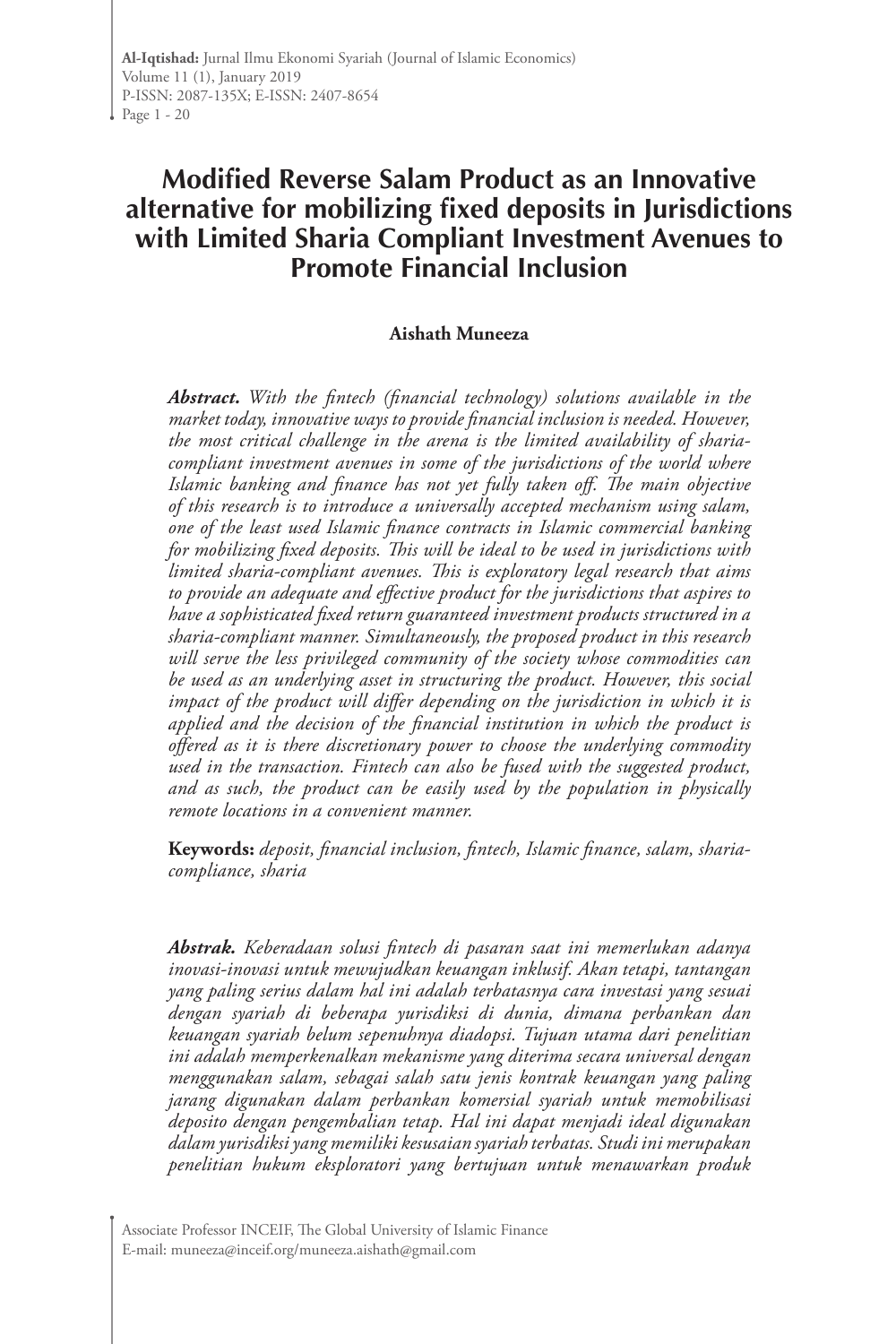*yang tepat dan efektif bagi yurisdiksi yang berkeinginan untuk memiliki produk investasi terjamin dengan pengembalian tetap yang terstruktur dengan cara yang sesuai dengan syariah. Selain itu, produk yang ditawarkan ini akan dapat dimanfaatkan oleh komunitas yang kurang mampu dengan komoditas yang dapat digunakan sebagai asset dasar dalam penataan produk. Akan tetapi, dampak sosial dari produk ini akan berbeda-beda tergantung pada yuridiksi di mana ia diterapkan dan keputusan lembaga keuangan di mana produk tersebut ditawarkan. Hal ini karena adanya kekuatan diskresi untuk memilih komoditas dasar yang digunakan dalam transaksi. Fintech juga dapat digabungkan dengan produk salam, dan dengan demikian, produk tersebut dapat dengan mudah dimanfaatkan oleh populasi di lokasi-lokasi terpencil.* 

**Kata kunci:** *deposit, financial inclusion, fintech, Islamic finance, salam, sharia-compliance, sharia*

### **Introduction**

Financial inclusion has become a critical challenge faced by the global islamic finance industry today. However, it is vital to point out that financial inclusion is not a unique to islamic finance industry per se, but it has been a challenge for the whole global finance industry irrespective of the geographical location and literacy rate of the society. The world has witnessed the introduction of fintech (financial technology) solutions to the finance industry, and it is hoped that this technological innovation will have a positive impact on financial inclusion.

It is reported in the 2014 Global Financial Inclusion (Global Findex) database that financial inclusion at a global level has been improved between 2011 to 2014. It was reported that 62% of adults globally have an account at a bank or another type of financial institution or with a mobile money provider. Between 2011 to 2014, 700 million adults became account holders, while the number of unbanked adults has reduced by 20%.

In general, there are two types of financial exclusions. They are voluntary and involuntary. Voluntary financial exclusion is excluding from participating in the financial arena by his or her own will or choice. Involuntary financial exclusion is when a person excludes himself or herself from the financial landscape due to a reason that cannot be controlled by himself or herself. For example, due to a lack of accessibility in a geographical challenge area or any reason similar to this. Financial inclusion strategies need to be developed to resolve both of these financial exclusions and these strategies developed will differ according to the type and the target population bearing in mind the specific unique challenges faced in every jurisdiction. As such, it can be said that though financial inclusion is a universal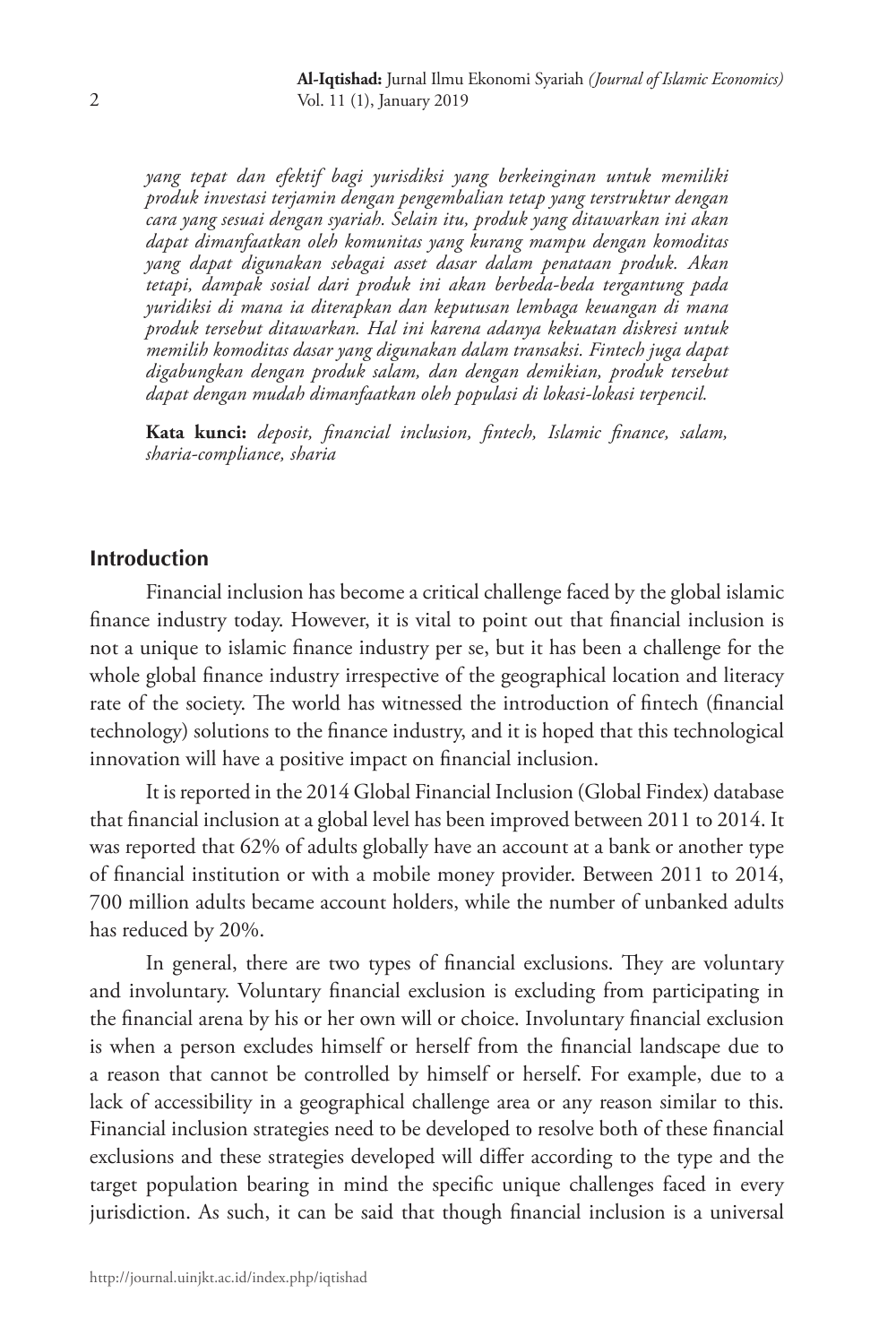challenge, the solutions to it are unique to every place as every place has a unique circumstance that needs to be understood and then only adequate and effective resolutions to the problems will be possible.

Islamic finance has accumulated assets worth more than USD 2 Trillion and is expected to surpass USD 3 Trillion by 2018. The initiatives to enhance financial inclusion via islamic finance has been taken by numerous governments and non-governmental agencies in the world today. The strategies used in these initiatives are different though the objectives of these initiatives are the same. Not only this, the implementation mechanisms and the tools used in these initiatives are also special. According to Bank Negara Malaysia Financial Sector Blueprint 2011-2020, the indicators proving the achievement of financial inclusion are effective usage of financial service by all citizens, convenient access to financial services and enhance the quality of financial services. The pillars of inclusion in islamic finance can be divided into two; that is risk-sharing/ assetlinked financing via Small-Medium Enterprises (SMEs), Microfinance (MF) & micro-*takaful*; and redistribution institutions via *zakat, sadaqahh, qarḍ al-hasan* and *waqf*.

The main objective of this research is to introduce a universally accepted mechanism using *salam*, one of the least used islamic finance contracts in islamic commercial banking for mobilising fixed deposits which will be ideal to be used in jurisdictions with limited *sharia* compliant avenues. This is exploratory legal research that aims to provide an adequate and effective product for the jurisdictions that aspires to have a sophisticated fixed return guaranteed investment products structured in a *sharia*-compliant manner. Simultaneously, the proposed product in this research will serve the less privileged community of the society whose commodities can be used as an underlying asset in structuring the product. However, this social impact of the product will differ depending on the jurisdiction in which it is applied and the decision of the financial institution in which the product is offered as it is there discretionary power to choose the underlying commodity used in the transaction. Fintech can also be fused with the suggested product, and as such, the product can be easily used by the population in physically remote locations in a convenient manner. It is anticipated that this research will assist the jurisdictions in the world with limited *sharia* compliant investment products to introduce a new product that will be adequate to fulfill the needs of the customers.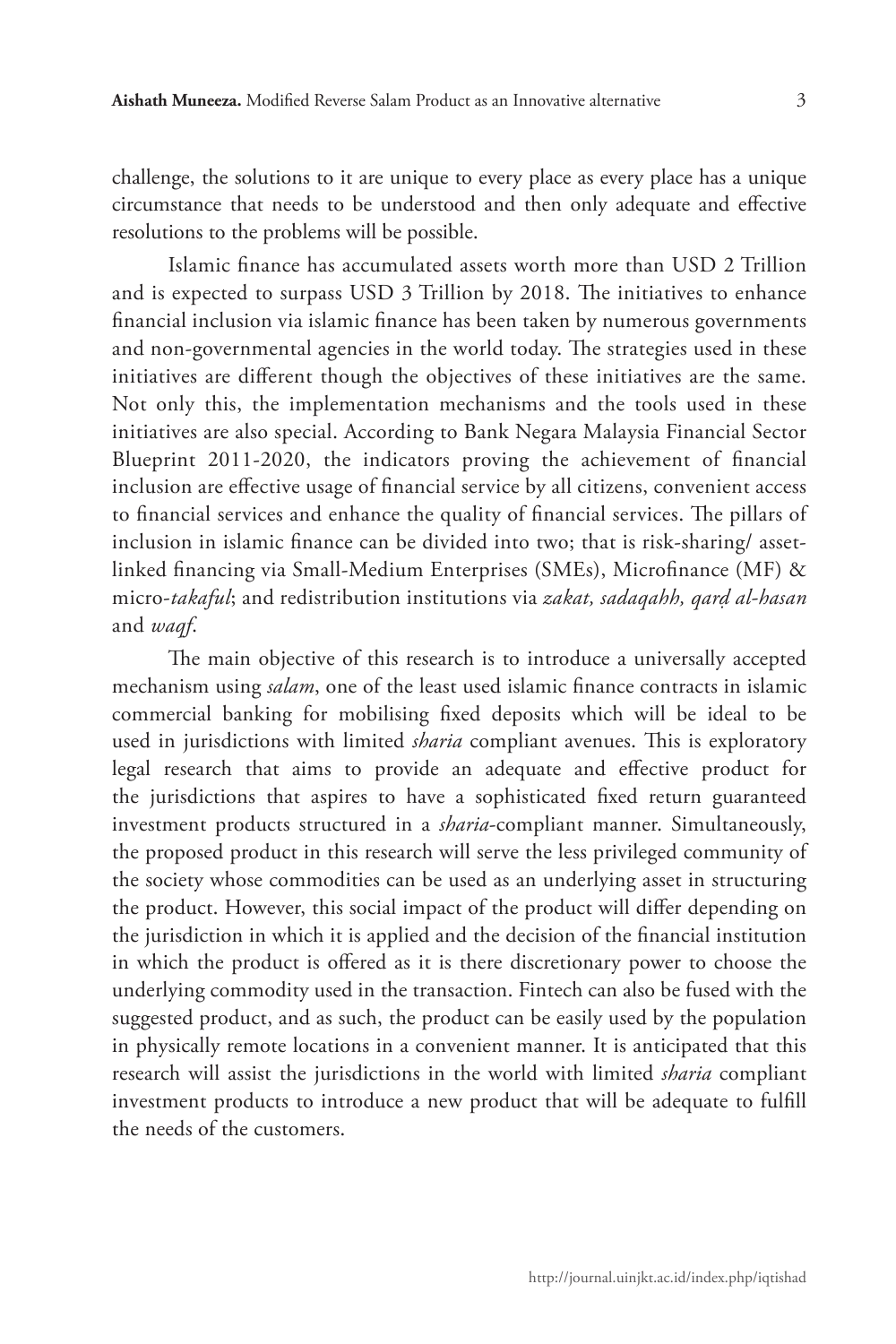# **Jurisdictions with Limited** *Sharia* **Compliant Investment Avenues & Financial Inclusion**

The appetite for islamic finance at a global level is growing, and each year a new jurisdiction in the world, irrespective of the faith conviction is adopting it. Islamic Finance News (IFN) Guide 2017 provides country reports for about 34 countries discussing the developments of islamic finance. The critical challenges in terms of the development of islamic finance are discussed in these jurisdictions, and one of the key issues highlighted is lack of availability of *sharia*-compliant investment avenues in some of the jurisdictions. Table A will provide a summary of the key challenges highlighted in the guide facing these countries.

Table 1. Summary of the key challenges faced by Jurisdictions in Development of Islamic Finance as per IFN Guide 2017

| Jurisdiction | Key Challenges                                                                                                                                                                                                                                                                                                                                                                                                                                                                                                                                                                                                                                                                                                                                                                                                                                   |
|--------------|--------------------------------------------------------------------------------------------------------------------------------------------------------------------------------------------------------------------------------------------------------------------------------------------------------------------------------------------------------------------------------------------------------------------------------------------------------------------------------------------------------------------------------------------------------------------------------------------------------------------------------------------------------------------------------------------------------------------------------------------------------------------------------------------------------------------------------------------------|
| Afganistan   | Islamic finance is not practised via the formal banking system, mainly via <i>qard</i><br>al-hasan, Mudārabah and musharakah.<br>Around 20% of the Afghan population is banked while the remainder avoids this<br>٠<br>facility due to the involvement of Riba.<br>Currently, only seven out of 17 banks are offering Islamic banking services via the<br>٠<br>window system and the services and products offered by these banks are limited<br>to Mudārabah, Murabaha, Musharakah and Ijārah.<br>During 2016, most of the Islamic windows faced high liquidity, with the main reason<br>being the shortage of investment opportunities. Due to the involvement of Riba,<br>Islamic financial institutions are restricted from investment/placement opportunities<br>such as capital notes and overnight placement offered by the central bank. |
| Australia    | The favored asset class in Australia for Islamic investors is still real estate with<br>several commercial asset acquisitions in 2016.                                                                                                                                                                                                                                                                                                                                                                                                                                                                                                                                                                                                                                                                                                           |
| Bahrain      | The Bahrain Bourse had obtained the approval of the CBB regarding the Bahrain<br>٠<br>Investment Market Rules. The new rules will create new landmarks in providing<br>additional financing alternatives to SMEs with a reasonable financing cost, as well<br>as providing more investment alternatives to investors.                                                                                                                                                                                                                                                                                                                                                                                                                                                                                                                            |
| Bangladesh   | In the case of financial inclusion, Islamic banks are doing better through their<br>small size deposit and investment products.<br>In terms of asset quality, capital adequacy and profitability, Islamic banks are<br>٠<br>outperforming their conventional peers. However, they still have scope to explore<br>further alternative banking products like mobile banking, internet banking and<br>e-commerce.                                                                                                                                                                                                                                                                                                                                                                                                                                   |
| Bosnia       | Islamic finance public education projects are continuously implemented in<br>Bosnia through newspapers, radio and now even TV shows, sponsored by the<br>only Islamic Bank.                                                                                                                                                                                                                                                                                                                                                                                                                                                                                                                                                                                                                                                                      |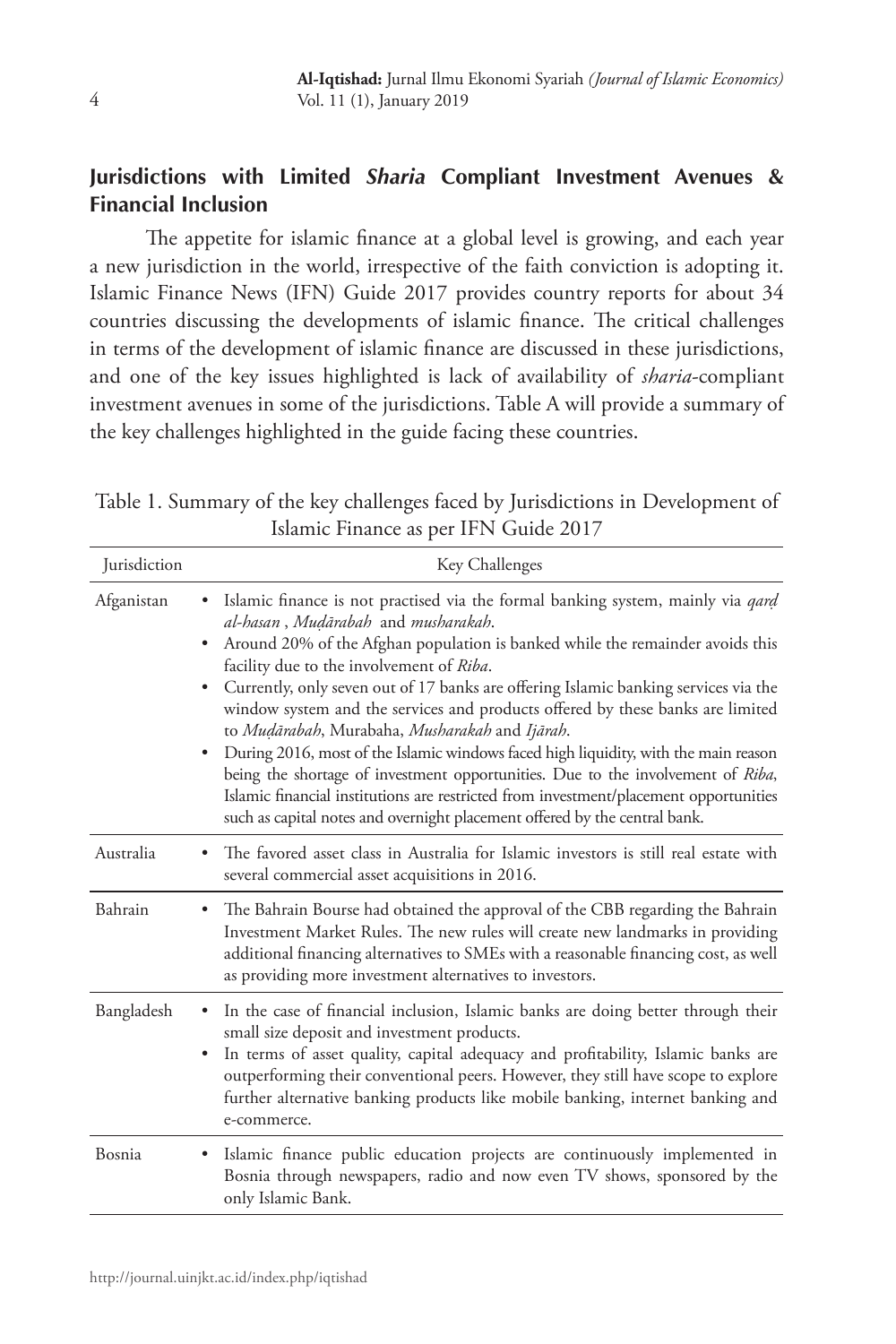| China     | Limited/no Islamic banking retail activities<br>Opens up its cross-border capital movements and client needs in renminbi grow,<br>Standard Chartered Bank with its long 150-year history in China and presence<br>along with key renminbi offshore centers, is ideally placed to capitalize on the<br>B&R initiative.<br>Combined with Standard Chartered Saadiq, an established leader in Islamic<br>banking, with a presence in core Islamic markets and solid experience in cross-<br>border, project finance and capital markets,                                                                                                                                                                                            |
|-----------|----------------------------------------------------------------------------------------------------------------------------------------------------------------------------------------------------------------------------------------------------------------------------------------------------------------------------------------------------------------------------------------------------------------------------------------------------------------------------------------------------------------------------------------------------------------------------------------------------------------------------------------------------------------------------------------------------------------------------------|
| France    | With nearly six million French Muslim citizens, France is one of the European<br>countries with the biggest growth potential in terms of Islamic retail banking.<br>French residents are more and more active in the Islamic finance market; for<br>instance, some 'VIP-customers' working in the sport or media industries. Given<br>this, various foreign Islamic banks are considering the establishment of a direct<br>subsidiary in France, more particularly in the context of Brexit.                                                                                                                                                                                                                                     |
| Hong Kong | Some local brokers have said that, although some government efforts existed<br>during the past few years, a small Muslim population of 270,000 people and a<br>lack of understanding of Islamic finance products in Hong Kong have contributed<br>to the sluggish outcome.<br>Nevertheless, the Hong Kong Monetary Authority has said that it is endeavoring<br>to examine practical issues in order to formulate a <i>Sukuk</i> issuance plan that takes<br>into consideration market conditions.<br>Further, it would encourage corporates to consider issuing <i>Sukuk</i> , although it will<br>٠<br>depend very much on demand and pricing eventually.                                                                      |
| India     | The agricultural sector could benefit from Islamic finance, which would assist in<br>pausing the cycle of debt and interest payments, which often regresses the progress<br>of farmers.<br>Lokmangal Cooperative Bank in Solapur, Maharashtra offers interest-free deposits<br>and other similar products. The approach sought to be taken by the opening<br>of this bank is essential to promote the financial inclusion of the masses and<br>minority sectors. Reports suggest that the bank has so far managed to distribute<br>INR250,000 (US\$3,690.91) to those financially in need. The bank is aiming to<br>follow a 'participatory approach' model, where participation is being encouraged<br>by the state government. |
| Indonesia | The challenge for Indonesia is now more on how to make other components of<br>Islamic finance such as Islamic banking, corporate Sukuk, Islamic insurance and<br>Islamic mutual funds more competitive and grow further.<br>The government may need to encourage its state-owned enterprises to place more<br>of their funding into Islamic banks and Islamic mutual funds.                                                                                                                                                                                                                                                                                                                                                      |
| Iran      | In Iran, all financial instruments should comply with <i>sharia</i> rules and regulations.<br>٠<br>Thus, it is unlawful in the financial system to trade in any conventional financial<br>instruments or to establish any financial institution where its performance<br>contradicts Islamic rules and regulations.                                                                                                                                                                                                                                                                                                                                                                                                              |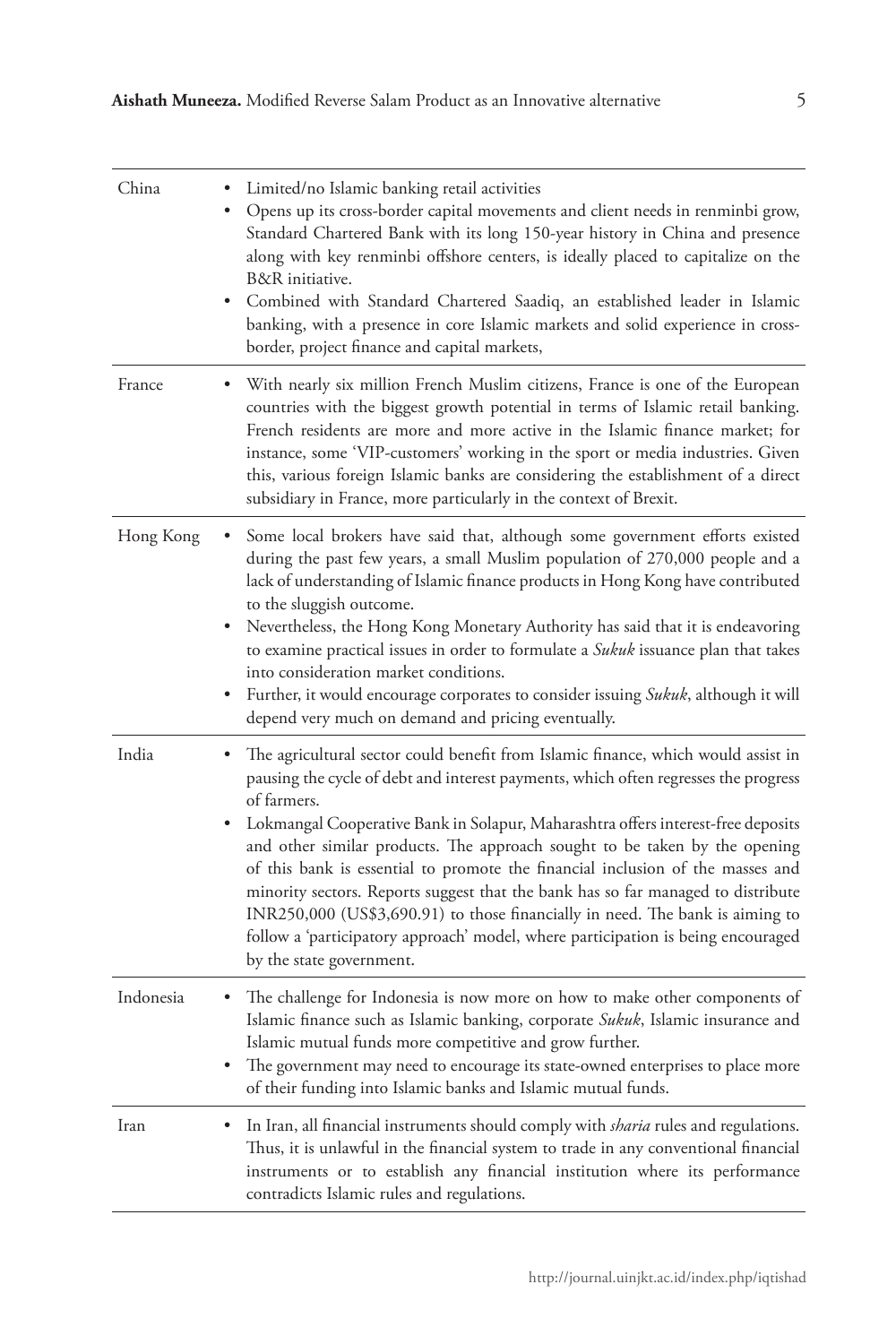| Italy      |   | In consideration of the growing Muslim community in Italy, which has now<br>reached some 1.8 million residents, and of the interest shown to the country<br>by Islamic investors, the possibility of setting up an Islamic bank has also been<br>discussed. This could happen in the form of a retail bank, providing bespoken<br>financing sharia-compliant banking products to the general public or in the form<br>of a commercial and investment bank, acting as a bridge between Middle East<br>investors and Italian SMEs. In particular, the bank could in the latter case, among<br>other things, advise Islamic investors in the purchase of controlling and minority<br>interests in Italian <i>sharia</i> compliant companies and businesses.                                                                                                                                                                                                                                                                                                      |
|------------|---|---------------------------------------------------------------------------------------------------------------------------------------------------------------------------------------------------------------------------------------------------------------------------------------------------------------------------------------------------------------------------------------------------------------------------------------------------------------------------------------------------------------------------------------------------------------------------------------------------------------------------------------------------------------------------------------------------------------------------------------------------------------------------------------------------------------------------------------------------------------------------------------------------------------------------------------------------------------------------------------------------------------------------------------------------------------|
| Japan      |   | It is expected that major financial institutions will continue their efforts to include<br>Islamic finance in their product suites in 2017. Japan is not a barren land of<br>Islamic finance. It is expected to contribute significantly to the development of<br>Islamic finance in the coming years, considering its unique nature in a global<br>context of international finance. Although the volume of deals is not large and its<br>presence in the market is not big, Japan will well to utilize the 'little head, great<br>wit' strategy in Islamic financial markets.                                                                                                                                                                                                                                                                                                                                                                                                                                                                               |
| Kenya      | ٠ | A bank in Kenya, which offers <i>sharia</i> -compliant financing, was taken to court by<br>one of its borrowers over the nature of the facility that the borrower was granted.<br>The borrower alleged that the bank changed the facility that he was granted from<br>a fixed term financing to a revolving Musharakah financing which had the effect<br>of raising the interest rate from 18.5% to an Islamic profit-sharing equivalent of<br>19.5%. This increased the borrower's payment obligations considerably. The bank<br>argued that the borrower was aware of the nature of the facility he was granted<br>and that the bank had explained the terms to the borrower on several occasions.<br>These instances show a lack of understanding of Islamic finance terminology and<br>documentation across the board. It also highlights that in some instances, Islamic<br>financing is expensive in Kenya compared to its conventional counterpart.                                                                                                    |
| Kuwait     | ٠ | The outlook for Kuwait's banking system in 2017 remains healthy due to the<br>continued expectation of government spending as subdued oil prices linger.<br>Supported by increasing demand for <i>sharia</i> -compliant financial products and<br>facilities from wholesale and retail customers, the Islamic financial sector in Kuwait<br>is regarded as an integral constituent of the country's path to development. Islamic<br>banks in Kuwait hold approximately 45% of banking sector assets, according to<br>data from the Central Bank of Kuwait (CBK).<br>From a regulatory vantage point, the CBK has plans to enhance the local retail<br>banking competitive environment by eliminating branch expansion restrictions on<br>foreign banks which would grant them the ability to open branches in numerous<br>locations, positioning them to compete directly against local institutions for a<br>share of the retail banking market, especially considering that Kuwaiti banks are<br>in parallel reducing their branch network to reduce costs. |
| Luxembourg |   | If Islamic finance promoters find a way to market <i>sharia</i> -compliant products as<br>socially responsible Investments (SRIs), the industry can grow drastically.                                                                                                                                                                                                                                                                                                                                                                                                                                                                                                                                                                                                                                                                                                                                                                                                                                                                                         |
| Malaysia   |   | To fuel the growth, the regulators are promoting the linkage between Islamic<br>finance and sustainable responsible investing. This augurs well for the domestic<br>Sukuk market's thrust into its next phase of development and, ultimately, its<br>sustainability as a competitive product amid the mainstream financial markets.                                                                                                                                                                                                                                                                                                                                                                                                                                                                                                                                                                                                                                                                                                                           |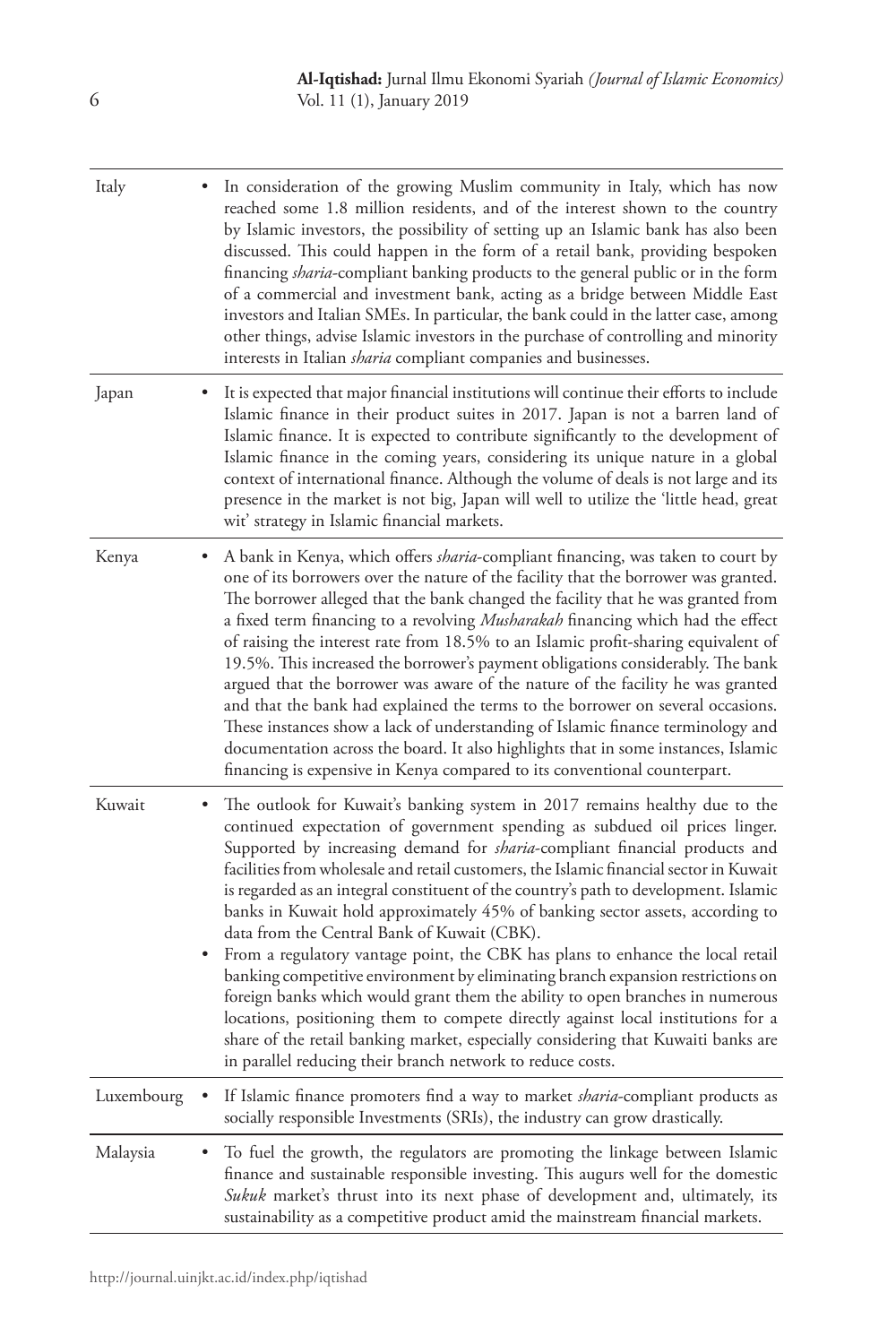| Maldives      |   | In the year 2017, it is anticipated that the largest bank in the country, the Bank<br>of Maldives, will start offering Islamic financing products that will help the<br>population in other islands to use Islamic finance since accessibility is the most<br>critical issue.<br>Islamic microfinance schemes via Maldives Islamic Bank like 'Faseyha Madadhu'<br>and other similar programs are expected to be successfully implemented.                                                                                                                                                                                                                                                                                                                                                                                                                                                                                                                                                                                                                                                                                                                                                                                                                                                                                            |
|---------------|---|--------------------------------------------------------------------------------------------------------------------------------------------------------------------------------------------------------------------------------------------------------------------------------------------------------------------------------------------------------------------------------------------------------------------------------------------------------------------------------------------------------------------------------------------------------------------------------------------------------------------------------------------------------------------------------------------------------------------------------------------------------------------------------------------------------------------------------------------------------------------------------------------------------------------------------------------------------------------------------------------------------------------------------------------------------------------------------------------------------------------------------------------------------------------------------------------------------------------------------------------------------------------------------------------------------------------------------------|
| Malta         |   | In 2016, Islamic finance activity in Malta continued to grow as more Islamic<br>financial institutions have been using Malta, particularly due to the trust<br>legislation that Malta has aligned with its advantageous tax environment.<br>In Malta, there is excess liquidity which, if properly utilized, can enable one to<br>raise capital.                                                                                                                                                                                                                                                                                                                                                                                                                                                                                                                                                                                                                                                                                                                                                                                                                                                                                                                                                                                     |
| Morocco       |   | It is a new market introducing Islamic finance.<br>The licenses will be granted to Islamic banks by the end of December 2016. The main<br>challenge that will be facing the industry as a whole is the regulatory framework that<br>needs to be achieved before the final launch of the Islamic banking activity.                                                                                                                                                                                                                                                                                                                                                                                                                                                                                                                                                                                                                                                                                                                                                                                                                                                                                                                                                                                                                    |
| New Zealand • |   | From an Islamic finance perspective, Awqaf NZ commissioned a Sukuk Waqf<br>study in partnership with the International Shari'ah Research Academy for<br>Islamic Finance of Malaysia. A <i>sharia</i> -compliant retirement savings fund called<br>Amānah Ethical launched a couple of years ago is gaining momentum in the New<br>Zealand marketplace.                                                                                                                                                                                                                                                                                                                                                                                                                                                                                                                                                                                                                                                                                                                                                                                                                                                                                                                                                                               |
| Nigeria       |   | The decaying infrastructure and the needs of the current government, as well as<br>dwindling oil revenues, made it necessary for the government to look for funds<br>through the capital market.                                                                                                                                                                                                                                                                                                                                                                                                                                                                                                                                                                                                                                                                                                                                                                                                                                                                                                                                                                                                                                                                                                                                     |
| Oman          | ٠ | Oman has, during 2016, achieved a sound infrastructure for its Islamic finance<br>sector to develop and progress.<br>Islamic finance has proven itself as an accepted and successful option for project<br>financing in the private sector and as an alternative to conventional retail lending,<br>and in both respects, it carries the potential for sustained growth into 2017.                                                                                                                                                                                                                                                                                                                                                                                                                                                                                                                                                                                                                                                                                                                                                                                                                                                                                                                                                   |
| Pakistan      | ٠ | Islamic finance has shown amazing growth over the past two decades. Strong<br>demand for this segment has resulted in global financial assets surging.<br>Growth in the Islamic banking sector continues to surpass that of conventional<br>banks in several areas of banking and finance, supported by strong retail demand<br>and positive legislation for the industry by the regulators.<br>The Islamic banking industry in Pakistan, just like other jurisdictions elsewhere,<br>faces some key challenges, including the limited availability of trained employees<br>and a lack of understanding and awareness within the public. Despite its<br>impressive growth, there is still a huge untapped market for the Islamic finance<br>industrv.<br>Given its strong fundamentals and increasing public acceptability, the further<br>growth prospects of Islamic finance in Pakistan are very promising. So far, the<br>Islamic finance industry has not penetrated deep enough to serve the financial<br>needs of SMEs, agriculture, microfinance and low-cost housing. Pakistan's<br>massive infrastructure needs, especially those under the China-Pakistan<br>Economic Corridor, represent lucrative Islamic finance public-private partnership<br>opportunities in the high potential sectors of energy and construction. |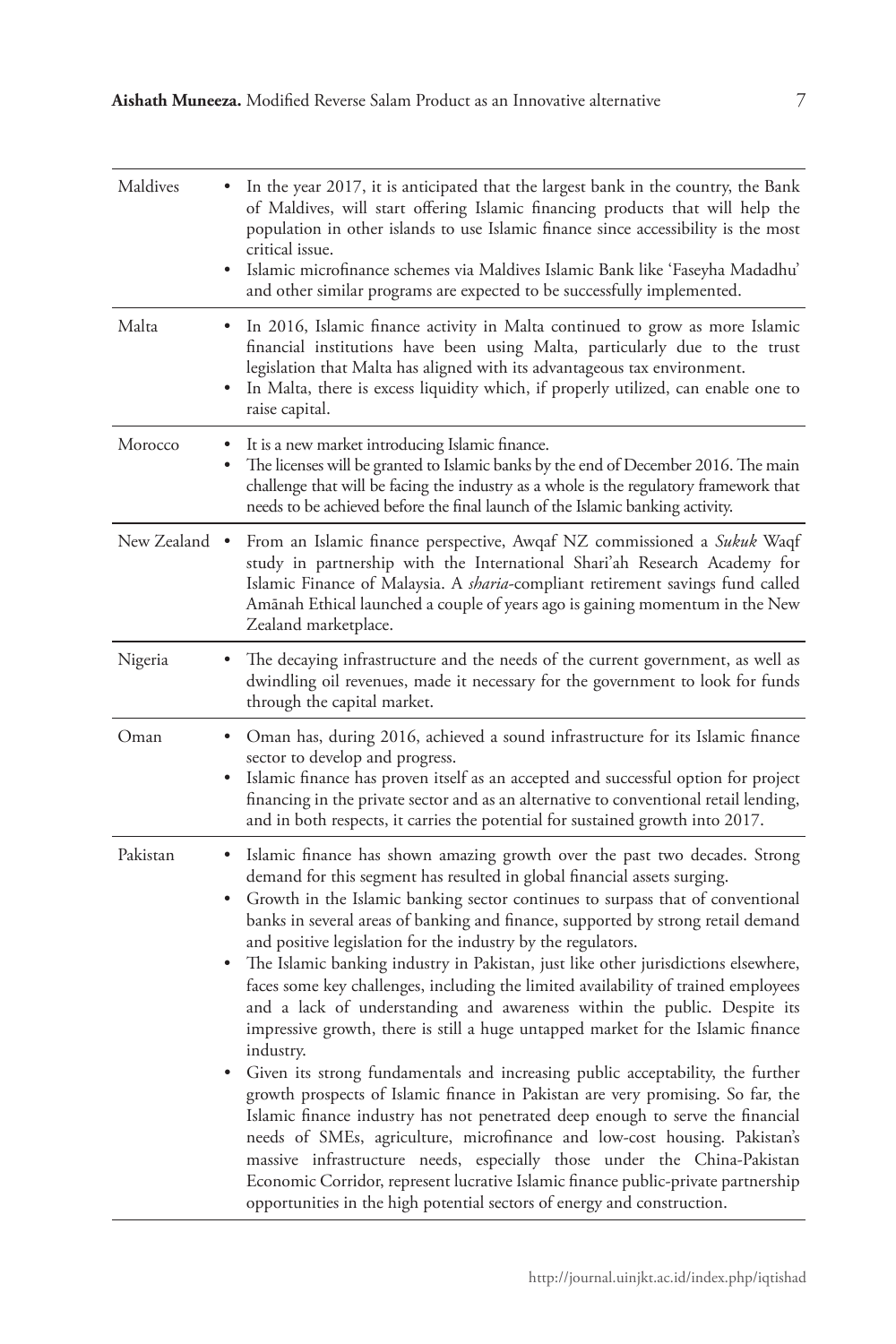| Qatar        |             | The banking sector has maintained a strong performance overall. Overall net<br>profit for the banking sector increased by 1.4% for the last year, which was the<br>result of higher net interest/profit income by QAR4.3 billion (US\$1.18 billion)<br>and higher net fee and commission income by QAR962 million (US\$263.93<br>million). However, share prices of the listed banks have had a turbulent year.<br>Islamic banks (both listed and non-listed) fell within that trend and despite<br>experiencing a rollercoaster year, maintained a strong performance.                                                                                                                                                                                                                                                                                                                                                                                                                                                                                                                                                                                                                                                                                                                                                                                                                                                                                                                                                                                                                                        |
|--------------|-------------|----------------------------------------------------------------------------------------------------------------------------------------------------------------------------------------------------------------------------------------------------------------------------------------------------------------------------------------------------------------------------------------------------------------------------------------------------------------------------------------------------------------------------------------------------------------------------------------------------------------------------------------------------------------------------------------------------------------------------------------------------------------------------------------------------------------------------------------------------------------------------------------------------------------------------------------------------------------------------------------------------------------------------------------------------------------------------------------------------------------------------------------------------------------------------------------------------------------------------------------------------------------------------------------------------------------------------------------------------------------------------------------------------------------------------------------------------------------------------------------------------------------------------------------------------------------------------------------------------------------|
| Russia       | ٠           | Russia historically does not have a visible Islamic finance industry, despite the fact<br>that it has a significant (up to 10%) Muslim population constituting a majority in<br>nine Russian regions.<br>However, over the years, there were attempts to either conduct particular Islamic<br>finance transactions or establish retail practices. To a certain extent, these attempts<br>have been successful, although the establishment of fully-fledged, comprehensive<br>Islamic finance retail solutions is a matter for the coming years.                                                                                                                                                                                                                                                                                                                                                                                                                                                                                                                                                                                                                                                                                                                                                                                                                                                                                                                                                                                                                                                                |
| Saudi Arabia | ٠<br>٠      | Over the last few years, the Capital Market Authority (CMA) and the Saudi Arabian<br>General Investment Authority have been focused on issuing new regulations and new<br>products to help spur the domestic market and foreign investment into Saudi Arabia.<br>The CMA also wants to encourage managers to develop products which can be<br>accessed by the Saudi public to encourage individuals to invest their income in the<br>Saudi domestic market.                                                                                                                                                                                                                                                                                                                                                                                                                                                                                                                                                                                                                                                                                                                                                                                                                                                                                                                                                                                                                                                                                                                                                    |
| Singapore    | ٠           | Increased awareness in Islam and Islamic finance among Malay Muslims: according<br>to the Department of Statistics of Singapore, Malays make up 13.4% of Singapore's<br>population at the end of June 2016. Discussions with key players in Singapore's<br>Halal industry such as MY Outlets have indicated that there is an increased<br>awareness of the Halal concept among Malay Muslims with further enquiries into<br>Islamic financing and how Islamic finance in Singapore can grow to serve the Malay<br>Muslim community. Collaborations between Islamic financial institutions and key<br>Malay Muslim organizations in Singapore are one of the ways to penetrate and<br>increase the participation of Malay Muslims to grow Islamic finance in Singapore.<br>The key for financial institutions offering Islamic finance to sustain the public's level<br>of awareness and interest in Islamic finance and to identify the gaps which could be<br>converted into opportunities once the economy recovers.<br>Financial institutions need to identify the current gaps in the Singaporean market,<br>where Islamic finance is not present. Products including Islamic credit cards,<br>home financing and Takaful are only some of the areas which can be explored and<br>developed further.<br>It is important there is continuous engagement between Islamic financial<br>institutions, regulators, the academic community and members of the public for<br>secular nations such as Singapore to ensure the awareness and relevance of Islamic<br>finance amid the current economic uncertainty. |
| South Africa | ٠<br>٠<br>٠ | With the local economy under pressure, the South African Islamic finance<br>industry has to adapt, innovate and evolve to continue on its growth trajectory.<br>The market is looking for alternatives, but there is a need for education and<br>awareness to highlight the value that Islamic finance provides.<br>One of the major opportunities remains the expansion into the rest of sub-Saharan<br>Africa, where the market is crying out for affordable, interest-free banking.                                                                                                                                                                                                                                                                                                                                                                                                                                                                                                                                                                                                                                                                                                                                                                                                                                                                                                                                                                                                                                                                                                                         |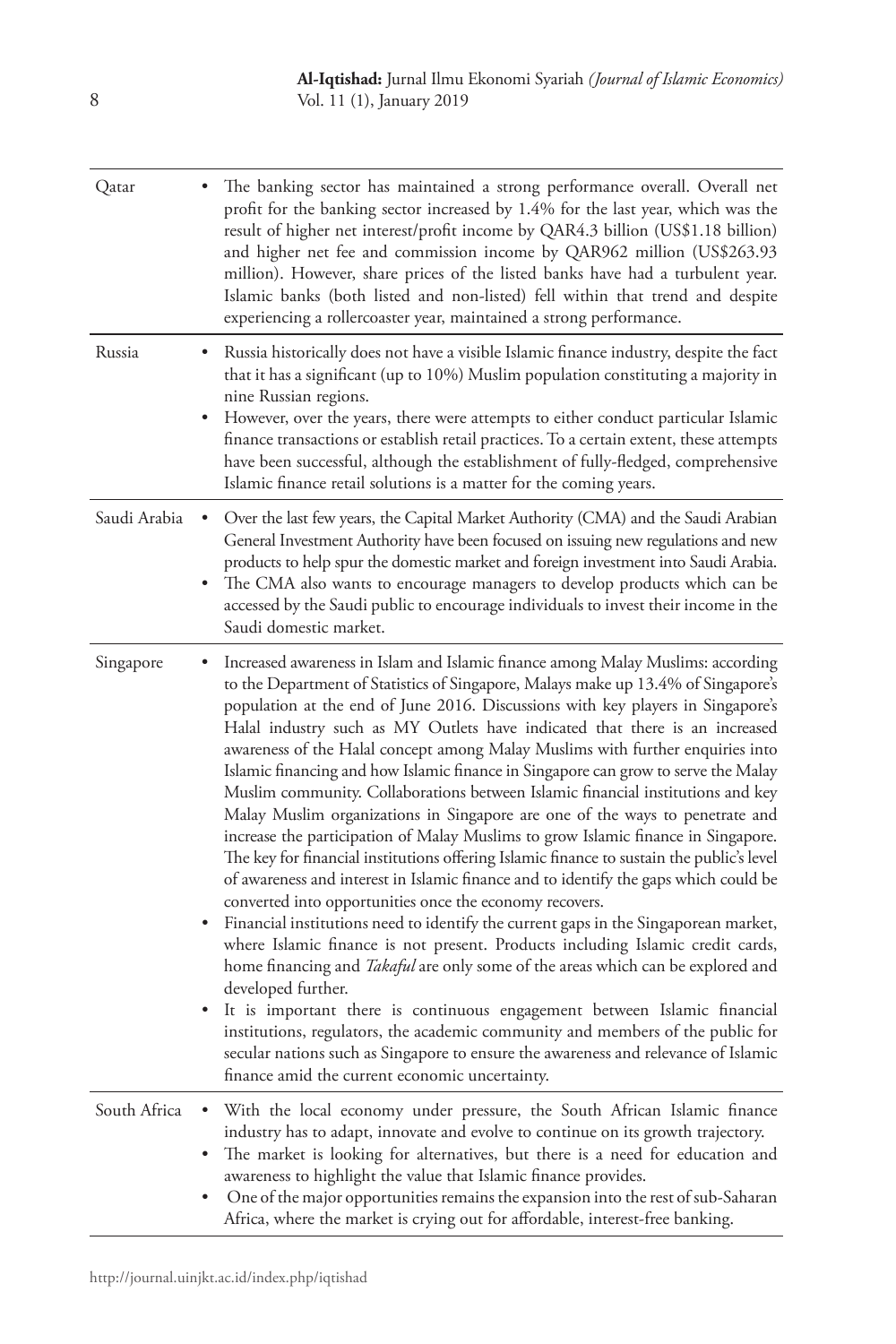| Tunisia    | The Tunisian banking system consists of 23 full-service banks, of which five banks<br>are specialized (three Islamic banks, one SME finance bank and one microfinance<br>bank).<br>Following certain major changes related to tax provisions (Finance Act 2014: the<br>٠<br>exemption of profit margin from value-added tax and the avoidance of double                                                                                                                                                                                                                                                                              |
|------------|--------------------------------------------------------------------------------------------------------------------------------------------------------------------------------------------------------------------------------------------------------------------------------------------------------------------------------------------------------------------------------------------------------------------------------------------------------------------------------------------------------------------------------------------------------------------------------------------------------------------------------------|
|            | taxation on the transfer of properties) and those related to certain legal provisions<br>(Sukuk law, Islamic funds and <i>Takaful</i> ), the New Banking Law approved in<br>2016 introduces a number of changes to the functioning and supervision of the<br>banking sector in order to reorganize it through the formal legal recognition of<br>Islamic banking activities.                                                                                                                                                                                                                                                         |
|            | This banking law defines Islamic finance transactions (Murabahah, Ijārah,<br>Mudārabah, Musharakah, Istisna', salam, Wadi'ah istithmar) and also allows all<br>banks to carry out Islamic finance transactions, subject to approval from the<br>central bank (including for Islamic windows).                                                                                                                                                                                                                                                                                                                                        |
| Turkey     | Turkey has a massive role in the Islamic finance world by virtue of the fact<br>٠<br>that it has issued a massive amount of Sukuk in recent years. Islamic finance<br>has a remarkable place in Turkey. Therefore, it is continuously developing and<br>expanding in the country.                                                                                                                                                                                                                                                                                                                                                    |
|            | Even though new participation banks were established in 2016, the Turkish<br>government should pave the way for investors to increase the number of Islamic<br>banks since it has not reached a sufficient number. The government should<br>support and encourage the banking sector and make necessary amendments to<br>current regulations.                                                                                                                                                                                                                                                                                        |
| <b>UAE</b> | The year 2016 was a year of slow and steady progress for Islamic finance in the<br>UAE. Although total banking assets under Islamic banks increased, the pace of<br>growth reduced in an otherwise challenging operating environment.<br>Working toward its ambition to become the global capital of the Islamic<br>economy, the Dubai government announced plans to launch the world's first<br><i>sharia</i> -compliant trade finance-focused bank in the UAE soon. The bank is to be<br>called the Emirates Trade Bank and will support endeavours to double the UAE's<br>estimated US\$1.4 trillion trade flows in 2014 by 2020. |
| UK         | Islamic finance has developed rapidly in the UK over the past decade, and the UK<br>government has been very supportive of its development and promotion. The UK<br>hosted the first stand-alone Islamic financial institution in the EU and has the<br>highest value of <i>sharia</i> -compliant assets of any non-Muslim country.                                                                                                                                                                                                                                                                                                  |
| US         | Foreign investors seeking Islamic finance products in the US continued to show<br>the greatest interest in private real estate investments in 2016, with relatively<br>marginal activity on US-originated Sukuk issuances or other sectors of Islamic<br>finance.                                                                                                                                                                                                                                                                                                                                                                    |
|            | US real estate valuations have been bolstered by strong fundamentals and a high<br>level of interest from a multitude of capital sources in 2016. Apart from the fact<br>that US real estate fits well with requirements of Islamic financial products, the<br>current strength and stability of the asset class make it the center of focus for<br>Islamic financial transactions in the US.                                                                                                                                                                                                                                        |

Source: Extracted from IFN Guide (2017)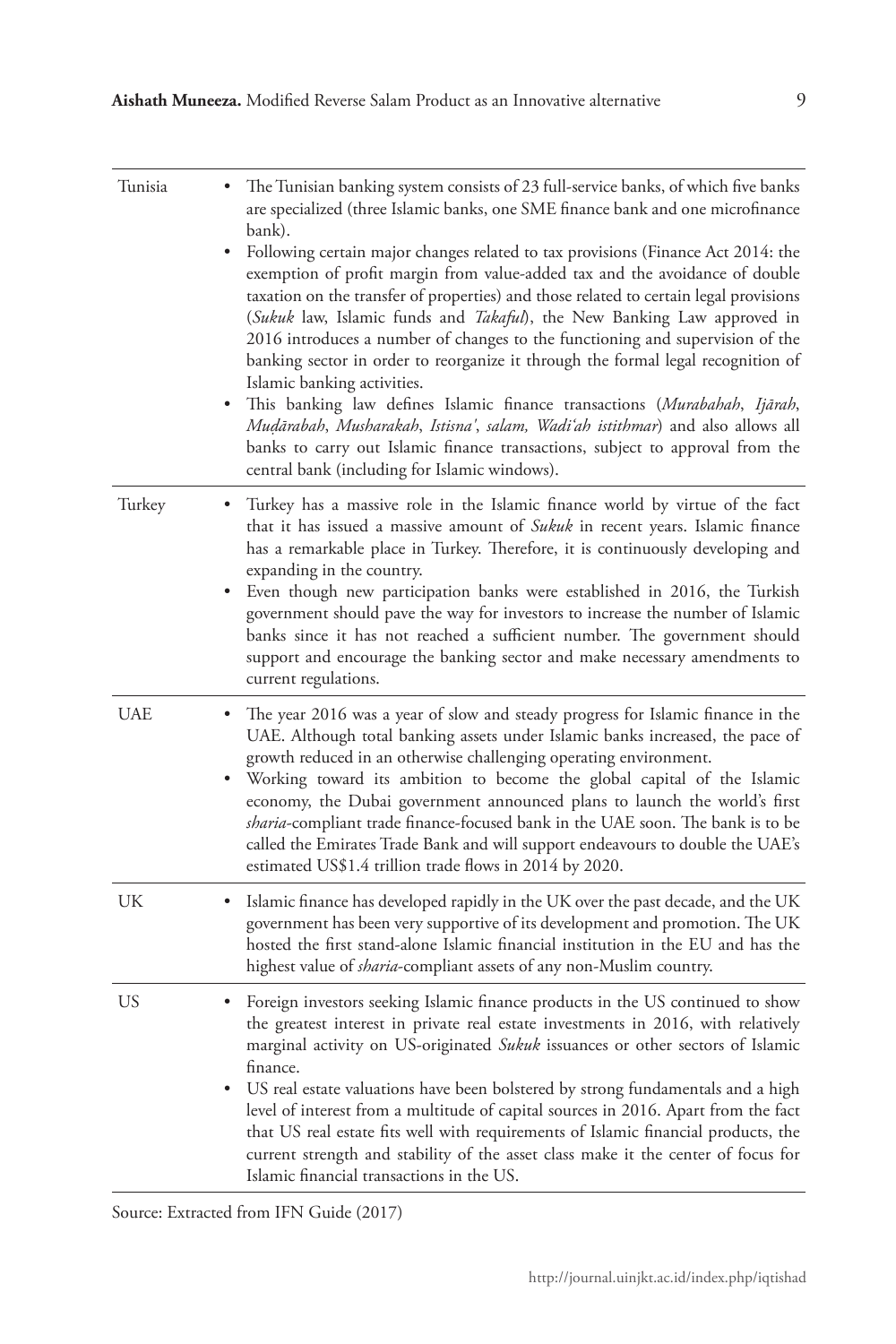According to Pearce (2010), innovative financial inclusion means improving access to financial services for poor people via the safe and sound spread of new methods. The methods stated by Pearce (2010) is derived through experiences and lessons learned from policymakers throughout the world, especially leaders from developing countries. Nine broad principles of innovative financial inclusion have been stated by Pearce (2010) which are leadership, diversity, innovation, protection, empowerment, cooperation, knowledge, proportionality and framework. Each of these broad principles is explained in Table 2.

Table 2. Principles of Innovative Financial Inclusion as described by Pearce (2010)

| Principle       | Explanation                                                                                                                                                                                                                                                                                                                                                                                                                                                                                                                   |
|-----------------|-------------------------------------------------------------------------------------------------------------------------------------------------------------------------------------------------------------------------------------------------------------------------------------------------------------------------------------------------------------------------------------------------------------------------------------------------------------------------------------------------------------------------------|
| Leadership      | Cultivate a broad-based government commitment to financial inclusion to<br>help alleviate poverty.                                                                                                                                                                                                                                                                                                                                                                                                                            |
| Diversity       | Implement policy approaches that promote competition and provide market-<br>based incentives for the delivery of sustainable financial access and usage of<br>a broad range of affordable services (savings, credit, payments and transfers,<br>insurance) as well as a diversity of service providers.                                                                                                                                                                                                                       |
| Innovation      | Promote technological and institutional innovation as a means to expand<br>financial system access and usage, including by addressing infrastructure<br>weaknesses.                                                                                                                                                                                                                                                                                                                                                           |
| Protection      | Encourage a comprehensive approach to consumer protection that recognizes<br>the roles of government, providers and consumers.                                                                                                                                                                                                                                                                                                                                                                                                |
| Empowerment     | Develop financial literacy and financial capability.                                                                                                                                                                                                                                                                                                                                                                                                                                                                          |
| Cooperation     | Create an institutional environment with clear lines of accountability and<br>coordination within government; and also encourage partnerships and direct<br>consultation across government, business and other stakeholders.                                                                                                                                                                                                                                                                                                  |
| Knowledge       | Utilize improved data to make evidence-based policy, measure progress, and<br>consider an incremental "test and learn" approach acceptable to both regulator<br>and service provider.                                                                                                                                                                                                                                                                                                                                         |
| Proportionality | Build policy and regulatory framework that is proportionate with the risks and<br>benefits involved in such innovative products and services and is based<br>on an understanding of the gaps and barriers in existing regulation.                                                                                                                                                                                                                                                                                             |
| Framework       | Consider the following in the regulatory framework, reflecting international<br>standards, national circumstances and support for a competitive landscape: an<br>appropriate, flexible, risk-based Anti-Money Laundering and Combating the<br>Financing of Terrorism (AML/CFT) regime; conditions for the use of agents<br>as a customer interface; a clear regulatory regime for electronically stored<br>value; and market-based incentives to achieve the long-term goal of broad<br>interoperability and interconnection. |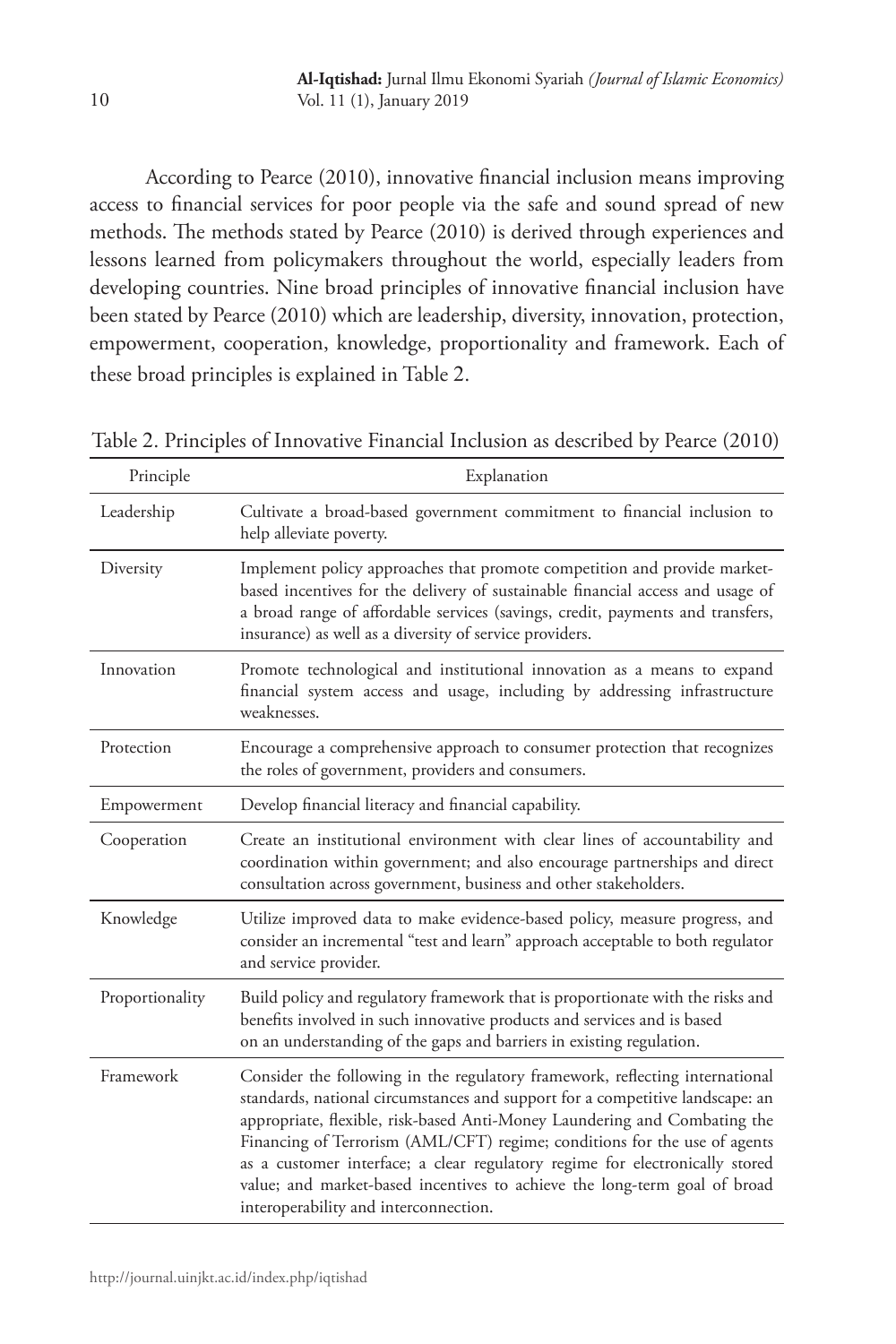Banerjee, Abhijit and Newman (1993) and Galor and Zeira (1993) states that there can be negative effects of financial exclusion as it holds back investments and results in persistent income inequality, as it adds to negative incentives to save and work and incites repeated distribution in a society. Therefore, financial inclusion will lead to economic development.

As observed by Beck and Demirguc-Kunt (2008), financial inclusion gained global attention at the beginning of the  $21<sup>st</sup>$  century, when governments and central banks in developing nations began to focus on it. At the initial phase, financial inclusion was often viewed as the delivery of financial services to low-income segments of society at a reasonable cost and the financial inclusion in the economy is measured by the proportion of the population covered by commercial bank branches and ATMs, sizes of deposits and loans made by low-income households and SMEs. The disadvantages of caused using this way of measurement were that it did not take into account the voluntary financial exclusions. In contemporary times the concept of financial inclusion has evolved into main four dimensions: easy access to finance for all households and enterprises, sound institutions guided by prudential regulation and supervision, financial and institutional sustainability of financial institutions, and competition between service providers to bring alternatives to customers.

The focus of this research is to introduce an innovative product to the customers that will bring promote financial inclusion via Islamic finance. The product proposed in this research will provide an avenue to invest money in islamic banks for a fixed return in a *sharia*-compliant manner, and fintech solutions can enhance the reachability of the product.

#### **Modified Reverse** *Salam* **Product**

Modified reverse *salam* product is a newly proposed unique product by Mahaini (2017) for liquidity management purposes that can be introduced in the jurisdictions with limited *sharia* compliant investment avenues. The introduction of this product will facilitate and complement the global effort of financial inclusion in the sense that the product will provide an easy and a convenient way for islamic banks to mobilise funds from retail customers while providing a fixed return to the customers in a *sharia*-compliant manner. Simultaneously the banks have the liberty to fuse fintech to the product and the underlying commodity that will be traded in the transaction. If the bank opts to use agricultural commodities or commodities produced by poor and needy to structure the transaction, it will provide an opportunity to serve the social well-being of the population too.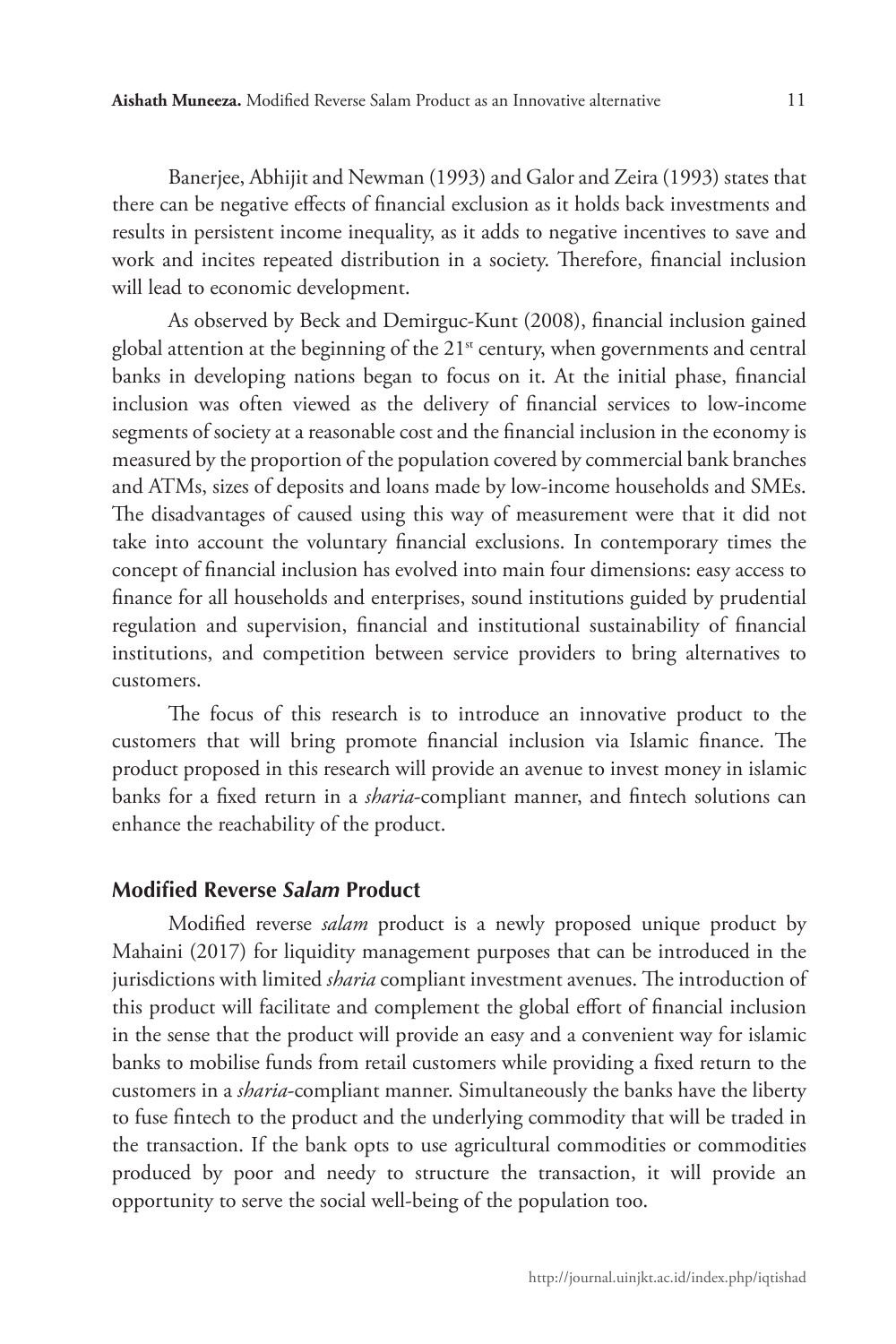The Modified Reverse *Salam* product is structured using *salam*, an exceptional sale contract under islamic finance as the main transaction contract. Bay' *salam* is also known as bay' salaf as it was mentioned earlier (Umar, 1991). The permissibility of *salam* is an exceptional rule that prohibits the forward sale in *sharia*. In terms of defining *salam*, there are various definitions of it found from different islamic school of thoughts (Umar, 1991). Zaabi (2010) has described the various definitions of different schools of jurisprudence. Shafis define it as the selling of something that is specified and owed as they see it as a debt and hence do not make it a condition that the period (within which the sale object is to be delivered) be well-defined. The Hanbalis view *salam* as that which is handed over in exchange for something defined that is owed for a known period, and they believe that it is as a sale for a period, as the sale of an object bought and paid for in advance. They also see it as buying something postponed in exchange for something given in the moment, or as selling a time to come for the time now. Thus, it is a contract involving something that it is proper to sell, that is specified, that is owed; the delivery of it being postponed, in exchange for a price collected at the contract session. The condition attached here, namely that the price (the capital advanced) is handed over at the time of contract, avoids the prohibited transaction of one debt for another debt – money owed/promised in exchange for a thing owed/promised. The Mālikis define *salam* as the sale of something owed and specified by description in exchange for a price, the delivery of the thing being put off for a time they permit postponement of the transfer of the price to the buyer for a period of no more than three days as for them, the *salam* contract is simply an exchange or substitution contract stipulating binding obligation on the seller to be fulfilled by him by delivery of the sale object, not an equivalent for it nor for ready money.

According to Al-Zuhayli (2007), the following four conditions shall be present to make the *salam* contract valid.

- 1. *Rabb al-salam or al-musalim*: this is known as a forward buyer which can be an individual as well as a group or a company.
- 2. *Al-Musalim ilyahi:* the forward seller can also be an individual, group or a company. Majority of scholars state that the word *salam* or salaf must be mentioned in the offering statement.
- 3. *Al-Musalim fihi*: the object of forwarding sale. It is mandatory that the object of sale must be specified in term of genus, type, quantity and quality. All these must be agreed upon in unequivocal terms.
- 4. *Ra's mal al-salam:* price or capital sum of the forward sale. It is a paramount condition to determine the actual price clearly. It must be specified if it is measured in volume, weight or number.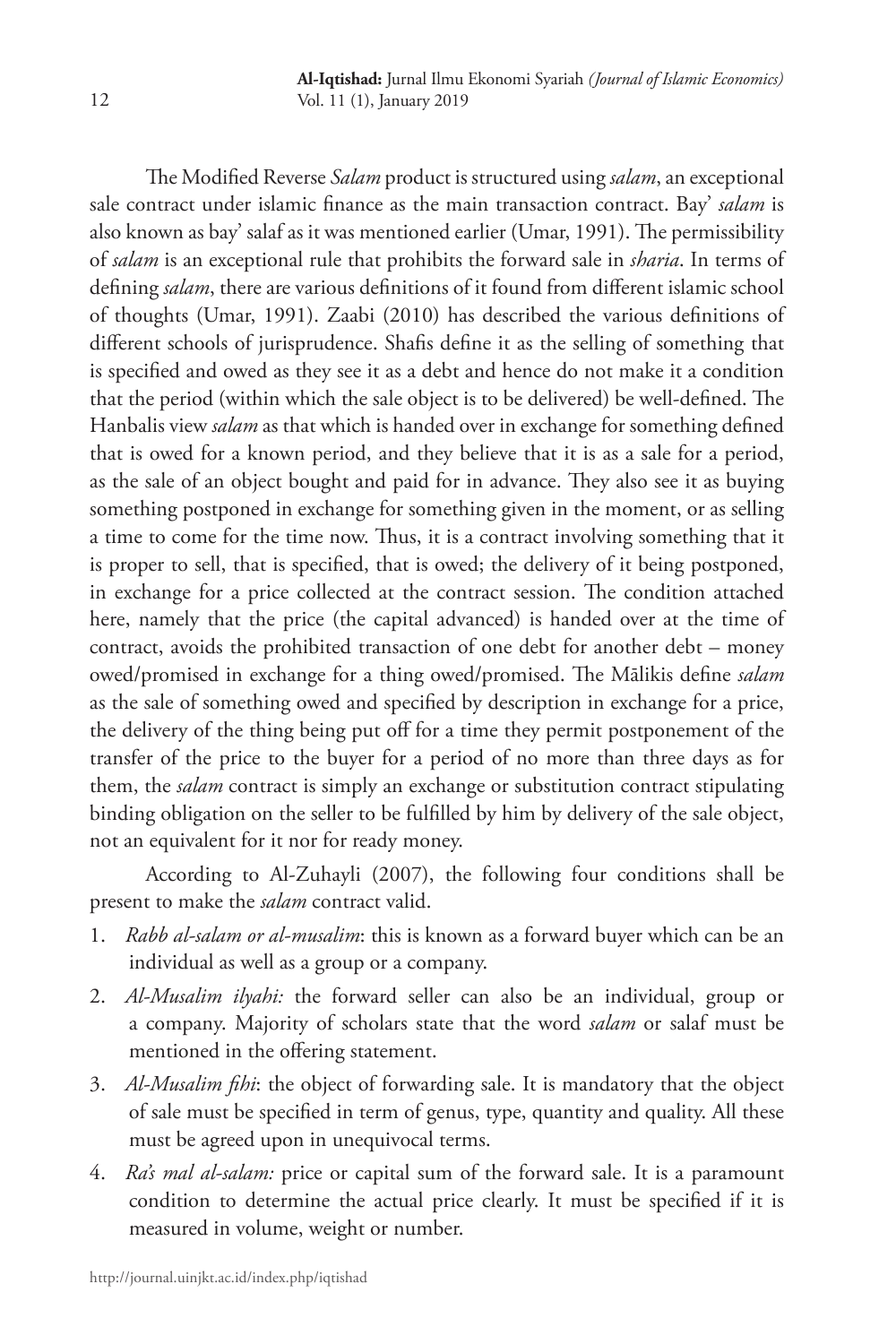Not every commodity is suitable for a *salam* contract. It is usually applied only to fungible commodities. Some basic rules governing the *salam* is that the price should be paid in full at the time of the contract; goods whose quality or quantity cannot be determined by specification cannot be sold through the contract of *salam*. An example is precious stones; goods can be sold only by specifying the attributes, and they cannot be particularized to a given farm, factory or area; and the exact date and place of delivery must also be specified (Usmani, 2004).

Mahaini (2017) states that the first attempt to use the concept of reverse *salam* was made with the support of INCEIF in 2014 through research headed by Yousuf Saleem, whereby the author was a team member. The product was published in ISRA under the name: *Reverse Salam As An Innovative Instrument For Investment Accounts*. Mahaini (2017) explains that reverse *salam* does not refer to parallel *salam* or back to back *salam* in this context. However, the terminology used "Reverse *Salam*" is a concept in which the buyer of the commodity in normal case *salam* (bank) will be changed to customer and vice versa as it is a deposit product (Mahaini, 2017). In other words, the bank will be the seller, and the customer will be the buyer.





Source: Mahaini (2017)

According to Mahaini (2017), the disadvantages of the first version include among others two major issues: that is the *sharia* issues triggered with the use of *Wakalah* contract with *salam* contract when the bank is appointed as an agent to sell the commodity on behalf of the customer. The second issue arises due to the need to use hedging tools to mitigate market price fluctuation risk, which in turn has many concerns, including the controversial use of derivatives in *sharia*.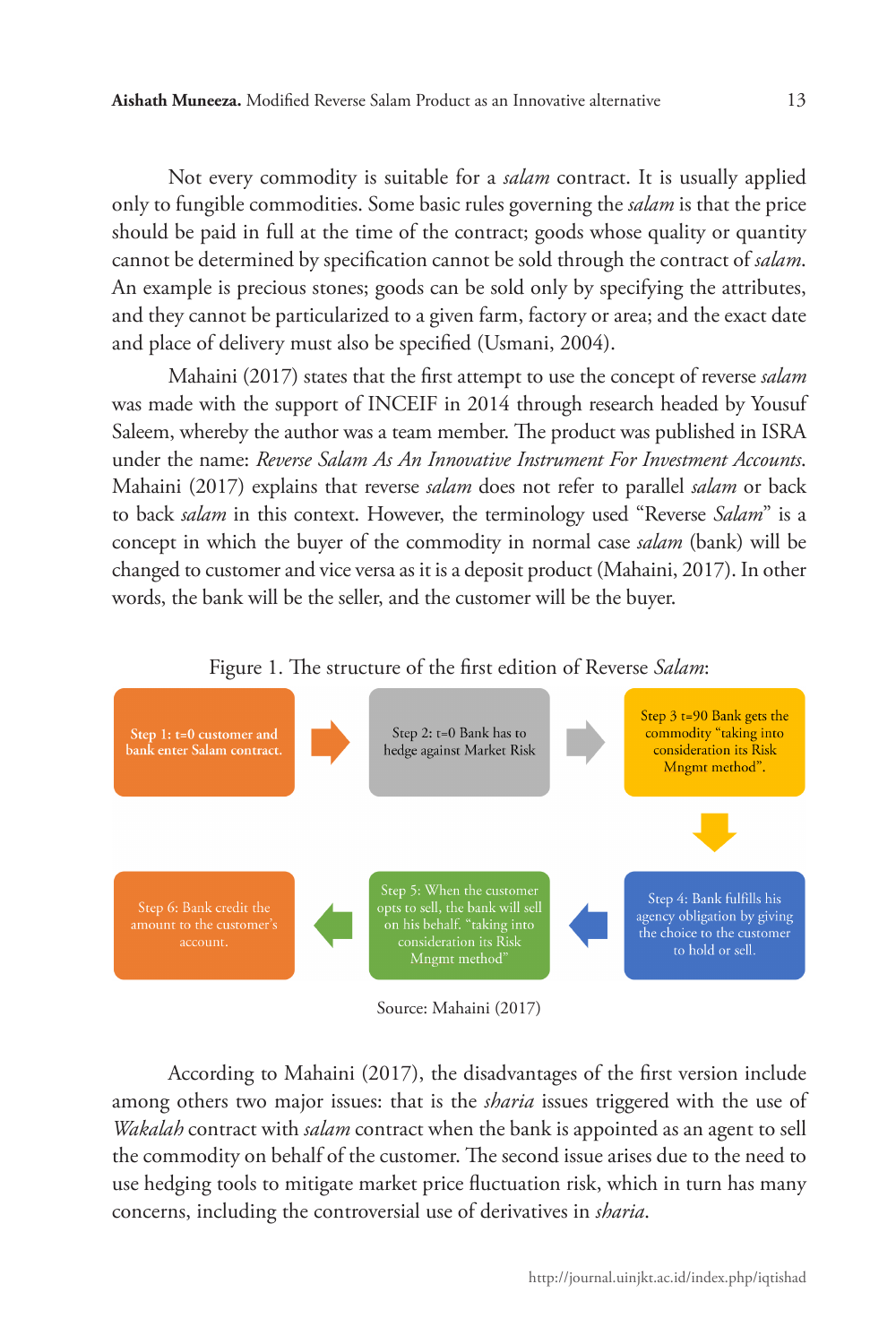Mahaini (2017) observes that the word "Modified" is used in a modified reverse *salam* product to distinguish it with the first edition mentioned hereinabove. The most significant change that this new model has is switching the underlying contract from a classical quantity based *salam* into a value-based Salam (Mahaini, 2017).

A value-based *salam* is a *salam* contract whereby the value rather than the quantity is determined upfront. The value determined by multiplying the quantity by the unit price. This allows the seller to mitigate price volatility over time (market risk). This concept is proposed to mitigate the market risk encountered in implementing *salam* contract at a practical level. For example, in Sudan *salam* contract was used in the field of agriculture, and though the contract has been implemented successfully, they have experienced the stress of the price variation (Dchieche & Aboulaich, 2016).

From a *sharia* perspective, it is important to determine the validity of value-based *salam*, which plays a vital role in the successful implementation of the proposed product in this research. Based on the hadith of Prophet (SAW) which states that whoever enters into *salaf* (*salam*), should stipulate a determined weight and measurement, and a determined date of delivery, it is clear that it is mandatory to stipulate the price of the commodity with the quantity and quality delivered in the future date. Therefore in dealing with the concept of value-based *salam*, the question we need an answer from *sharia* perspective is whether the quantity of the commodity that could be delivered at the future date of which the price is determined and paid fully at the time of the *salam* contract can be determined at the time of the delivery of the commodity; which is at the future date. Al-Masri (2003) has illustrated this situation using the following example: "can I pay you now 100,000 dirhams on condition that you deliver me rice of a described quality after a year, the quantity of which would be determined on the date of delivery by dividing the capital (i.e. price of the rice) based on the market price of a kilogram of rice on the day of delivery, with a specific amount or percentage of discount from this price?" (Al-Masri, 2003, p.29).

Al-Masri (2003) states that though the majority of the scholars have held against the permissibility of value-based *salam*, some scholars such as Ibn Taymiyyah has made it permissible. He states that Ibn Taymiyyah says "Sale is permissible (...) at a price determined by the market, or at the price people sell at, which is one of two opinions in the Hanbali School of Islamic Jurisprudence" (cited in Al-Ikhtiyarat al-Fiqhiyyah, p.121 by Al-Masri, 2003, p.30). According to Al-Masri (2003), this view held by Ibn Taymiyyah is in relation to sale transactions in general, but as regards *salam* sale contracts specifically, Ibn Taymiyyah says "If he (the buyer) advances a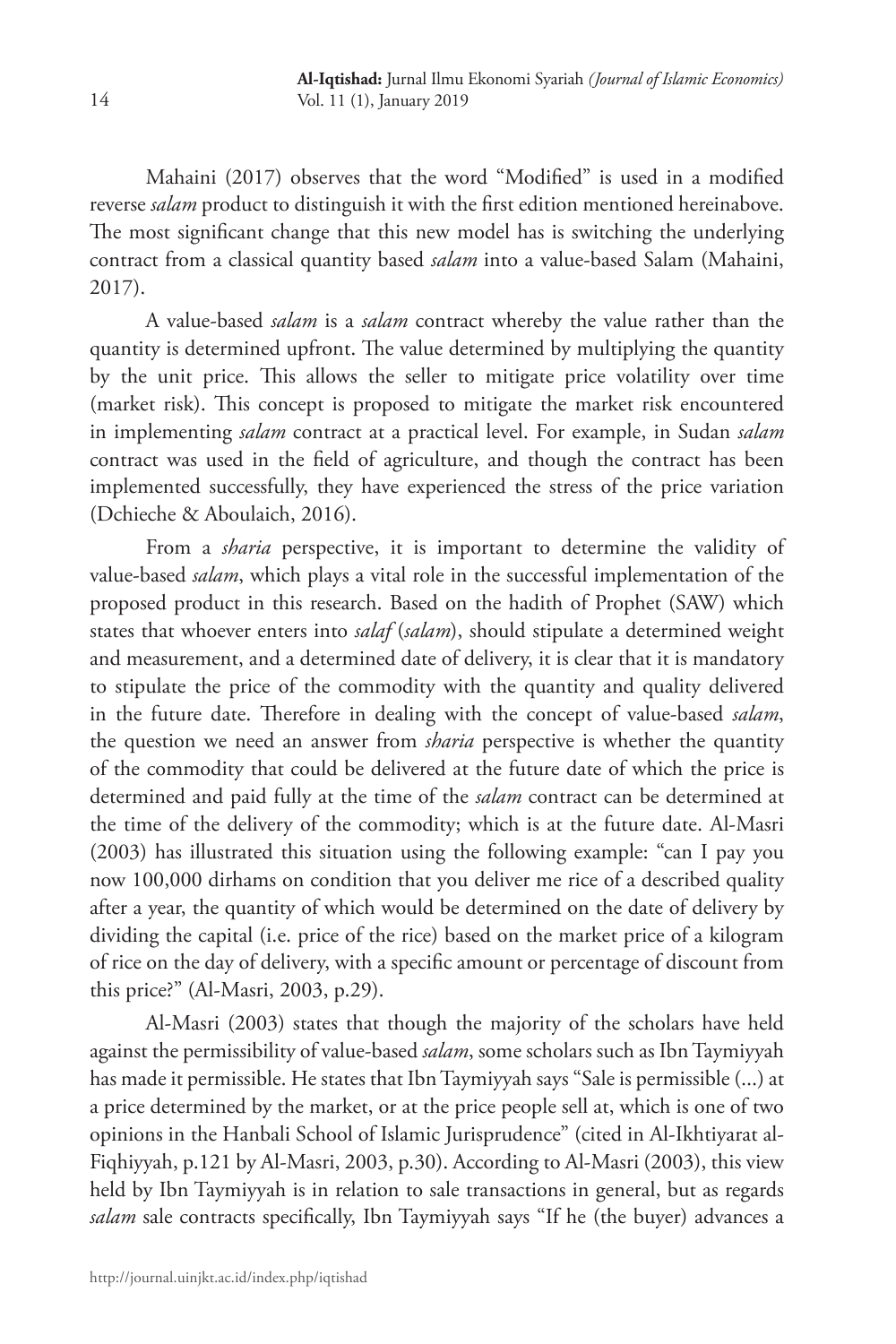specific amount of money against delivery (of a commodity) on a specific future date on condition that, on the date of delivery, he would purchase the commodity on the basis of a price less than that prevailing on the market by a specific amount, then the transaction would have been as valid as that of purchase at market price" (cited in Al-ikhtiyarat al-fiqhiyvah p.131 by Al-Masri, 2003, p.30). However, it is imperative to note here that Al-Masri (2003) has held that "I concur with Ibn Taymiyya's view that the market price of *salam* if it is meant to be the market price on the date of the contract, is valid. But if what is meant by it is the future market price on the date of delivery, it is not valid" (Al-Masri, 2003, p.31).

In contemporary writings, the concept of value-based *salam* is discussed and approved by Al Suwailem (2006) based on the view of Ibn Taymiyyah. According to Sami Al-Suwailem: (Ibn Taymiah has approved this form of *salam*, and his opinion was cited by Ibn Muflih, a prominent Hanbali scholar without objection (al-Rajhi)) (Al Suwailem, 2006). Other contemporary scholars have mentioned this contract, such as Kabir Hassan and Michael Mahlknecht, in their book: Islamic Capital Markets: Products and Strategies (Hassan & Mahlknecht, 2011). According to Al Suwailem (2006), value-based *salam* is a form of *salam* where the price is defined as quantity times unit price. By referring to the views of Al Suwailem and Ibn Taimiyyah, Amina & Rajae (2016) have also approved the use of value-based *salam*. Examples of value-based *salam* have been described by Omar, Abduh & Sukmana (2012) as follows: The buyer of the commodity pays fully in advance for the *salam* contract to the seller. Assume that the agreed total price is US\$ 10,000 for oil. In the usual *salam*, the quantity of the oil, such as the number of the barrels to be delivered at the maturity, has to be agreed upon at the time when the *salam* contract was signed. In this value-based *salam*, instead of the quantity, the value is the thing that has to be determined up front. Value is the multiplication of the unit price per barrel times the quantity or number of barrels. For instance, both parties the buyer and seller, have reached an agreement of the *salam* contract in which one of the points is that at maturity the commodity is valued at as much as US\$ 11,000 and the buyer will have to pay only US\$10,000 for the commodity (oil). At maturity, the number of oil barrels will depend on the oil price at that point in time. Assuming the price of oil at maturity US\$50; thus the quantity of the oil that has to be delivered would be 220 barrels (US\$ 11,000 divided by US\$ 50) (Omar, Abduh & Sukmana, 2013).

Omar, Abduh & Sukmana (2012) states that though value based *salam* has been approved by Ibn Taymiyyah and the benefit of using this type of *salam* is that the arrangement ensures that the buyer is able to hedge against the price fluctuation of the future goods. They also state that value-based *salam* has been criticized for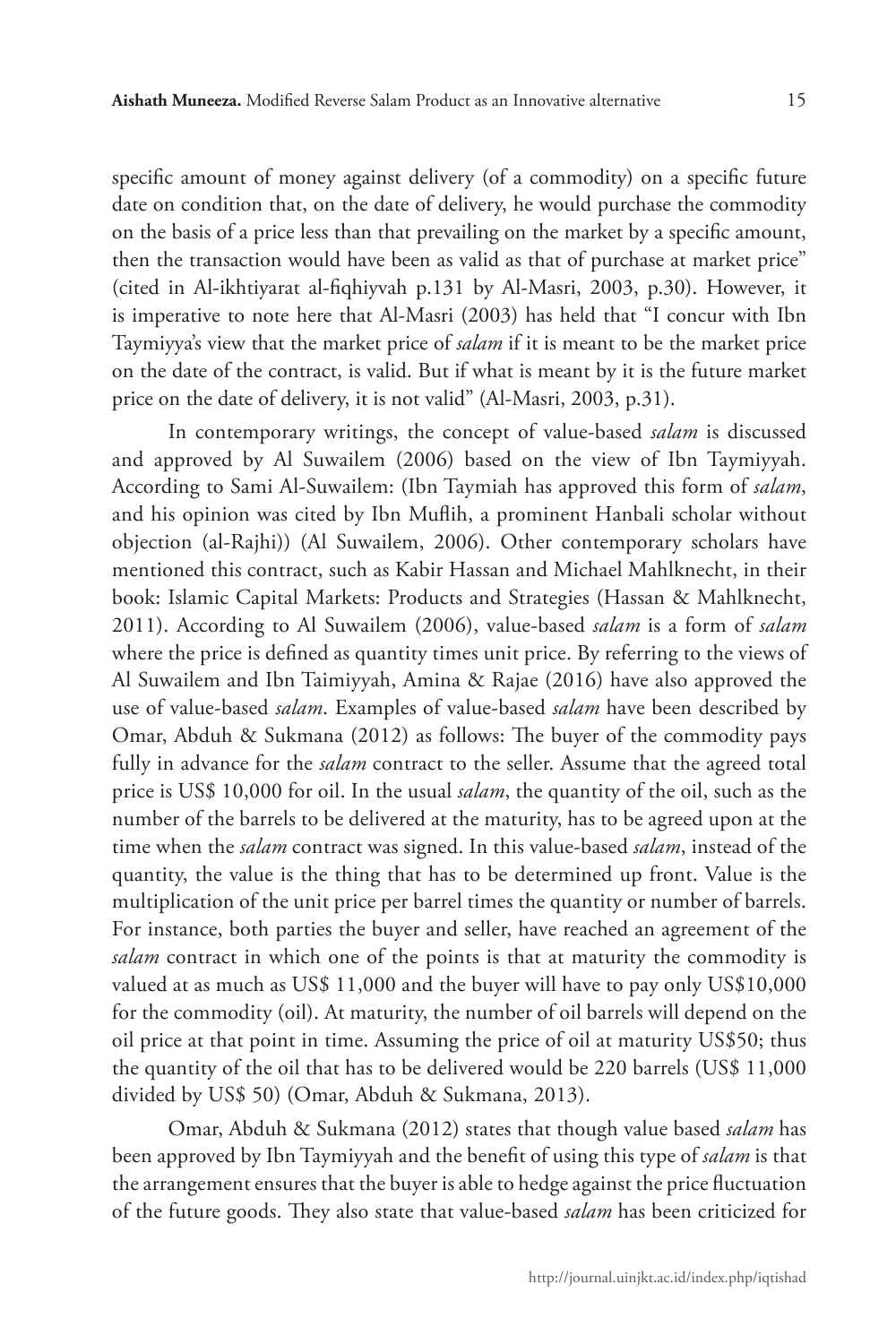various reasons. For example, it has been said that since the quantity is not wellspecified at maturity, it violates the usual *salam* contract and it has been said that in essence, it is money for the money involved in value-based *salam* and indirectly it leads to *riba*. Al Suwailem has given responses to these two criticisms (Omar, Abduh & Sukmana, 2012). He says that the quantity has to be identified at the beginning to avoid or eliminate the possibility of dispute. If the dispute is absent, the condition needs no be observed. The value of the commodity is determined (US\$ 11,000), so there will be no dispute as all variables are determined by the market.

With regard to the indirect way of *riba*, the value based *salam* is not *riba*, either in form or substance. At maturity, the buyer receives goods and not money. This arrangement differs from *Murabahah*. In *Murabahah*, banks buy spots contracts and sell to the customer with the deferred payment from the customer. In this value-based *salam* transaction, the bank buys a deferred product from the seller (farmer) and sells the spot contract to the buyer or customer. Essentially, *Murabahah* and value-based *salam* are equivalent; the only difference is the sequence of the steps. Value-based *salam* also differs from controversial contracts, such as 'inah and tawarruq. In both of these contracts, the commodity used can be generated without limit. It means that the same commodity can be reused many times. Hence a huge debt can be created with an upper limit. Nevertheless, it is impossible for that commodity to be reused in the *salam* contract as well as the value based *salam* contract. This is because, at the time when goods or commodities are delivered, the debt will no longer exist.

# **Steps needed to execute Modified Reverse** *Salam* **Product**

According to Mahaini (2017), there are **two main steps** to execute the Product:

- 1) Subscribing to Value-based *salam* product contract initiation phase (t=0): during this step, the following should be performed:
	- a) The customer deposits cash entering into a value-based *salam* Product with the bank to buy a determined value of CPO to be delivered after a specified amount of time.
	- b) The bank grants the customer access to *Bursa Suq Assalam Platform (BSAP)* to be freely accessed through the customer's online banking account to create an avenue to perform the sale transaction upon maturity.

 E.g: Customer deposits RM 97.5 k (investment amount) for a RM 100 k worth of CPO after 90 days.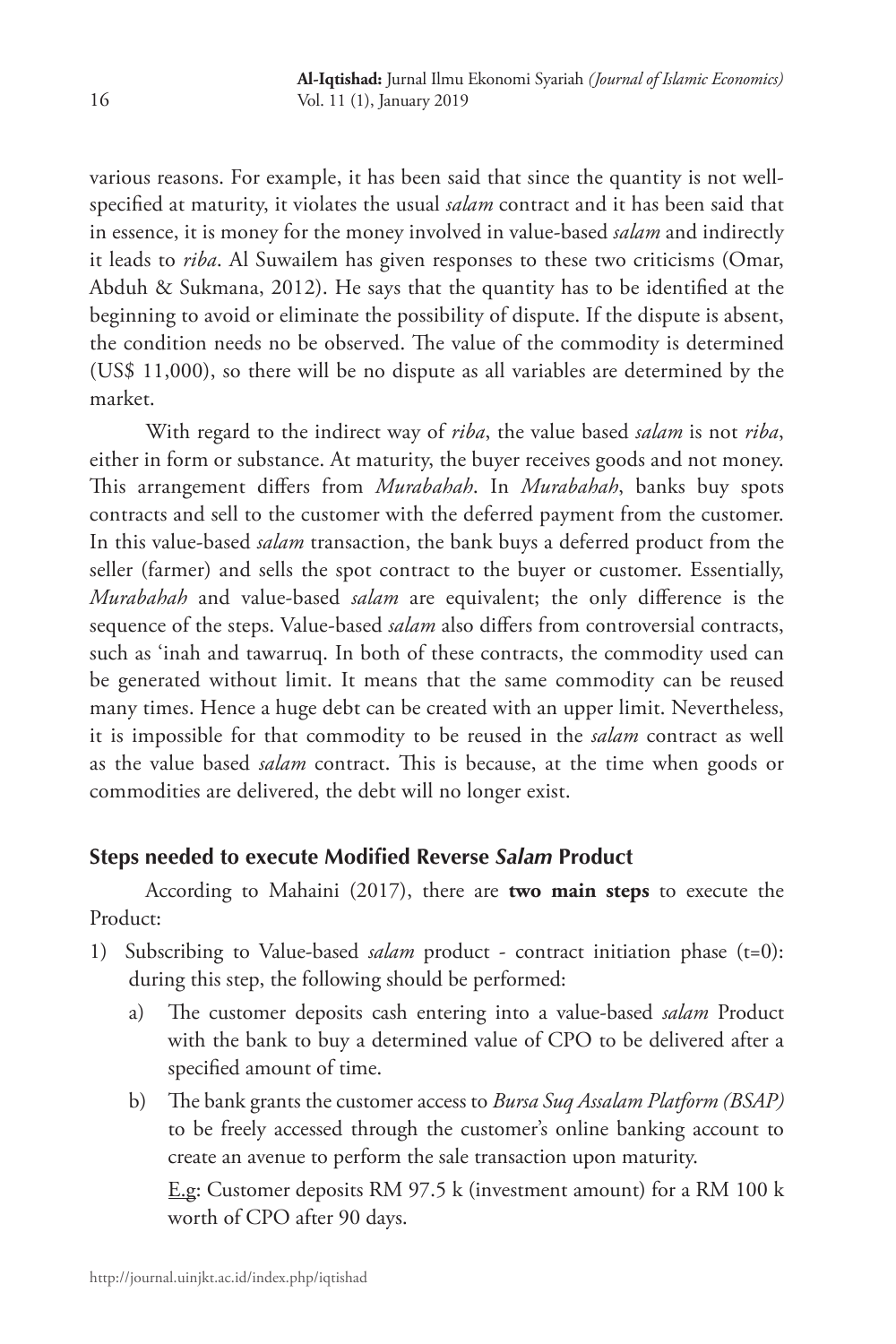2) At maturity:  $(t= m)$ :

- a) The bank buys CPO worth of RM 100 k from Bursa Suq Assalam Platform (BSAP) and takes constructive possession of it.
- b) The bank constructively delivers the commodity through the Platform System (BSAP) to the customer.
- c) The customer will be immediately notified when the commodity is delivered to him/her (via email and SMS), and once the possession is taken, he/she has the freedom to perform any sale transaction via the online banking system.
- d) The profit for the customer is the difference between the deposited buying price (RM 97.5 k) and the selling price for which the commodity is sold to an independent third party through the Platform (RM 100 k).
- 3) When the possession is taken by the customer, he/she has three different options to exercise:
	- a) At the time of product subscription stage, the customer will have to activate his/her online platform to **authorize the selling of the commodity immediately** upon taking possession of commodity to avoid risks associated with the ownership.
	- b) If at the time of the possession, if the customer has not chosen option a), he/she has the option to **sell the commodity manually** through the Platform by clicking a sell button through his/her online account. However; following are the risks associated with this option:
		- i) The customer must be properly informed with the possible gains/ losses due to CPO market price fluctuations.
		- ii) The customer must pay an agreed-upon daily storage fee to the Islamic bank, which in-turn shall pay it to the warehouse owner (CPO broker).
	- c) The customer also has the option **to take actual physical possession of the commodity, as this is a real sale.** However; if this option is exercised:
		- i) The customer shall specify the appropriate location for the commodity to be delivered to.
		- ii) The customer shall pay transportation fee(s) and any storage fee(s) if applicable.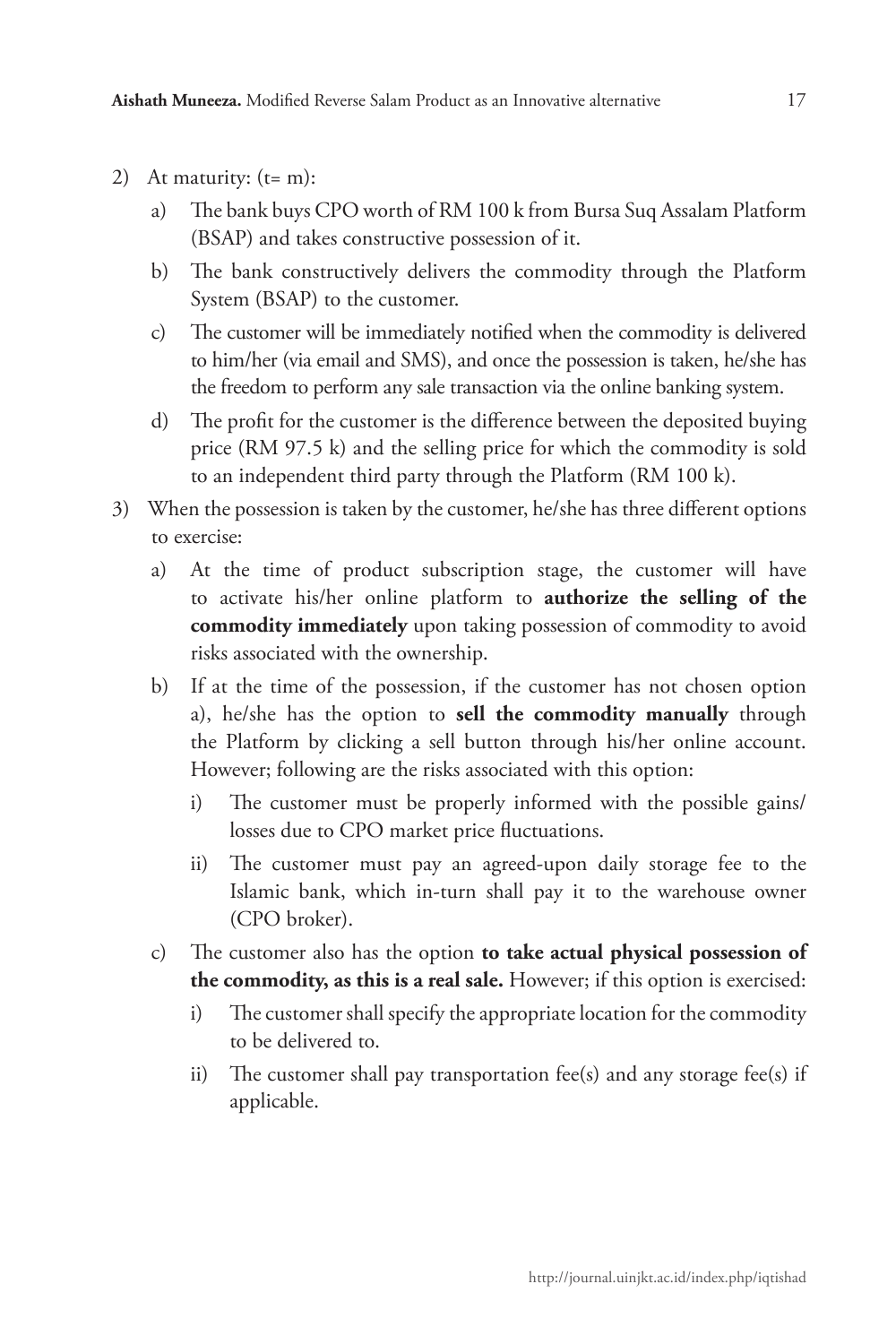# *Modus Operandi*

Figure 2



Source: Mahaini (2016)

# *Bursa Suq Assalam Platform (BSAP)*

Bursa Suq Assalam Platform or BSAP is a special commodity trading platform that shall be supervised by a regulatory authority (Mahaini, 2017). The most appropriate regulatory authority to supervise the platform could be either the Central Banks or Securities Commissions/Capital Market Regulatory Authorities, depending on the jurisdiction in which it is introduced. This platform needs fintech solutions to enhance its infrastructure, and the accessibility to the platform shall not only be given to the financial institutions, but it must also be given to the individuals or retail customers too for wider coverage of financial inclusion.

The most initial phase of setting up of BSAP as a domestic platform is to choose the most appropriate underlying asset that could be used in the transaction. Depending on the jurisdiction, the commodity will differ as the commodity used in the trade shall be a commodity that shall be easily available in the jurisdictions in which BSAP is operated. The paramount consideration that shall be given in choosing the commodity from a social perspective is to choose a commodity that is produced by poor and needy. For example in a jurisdiction where the fisherman is the targetted population, fish processed durably could be the suitable commodity used while in jurisdictions where farmers are the targetted population, farming products could be the suitable commodity used. Likewise, oil and other suitable commodities for a *salam* transaction can be chosen. Since CPO is used in illustrating the product in this research, in the discussions, CPO will be used as a commodity.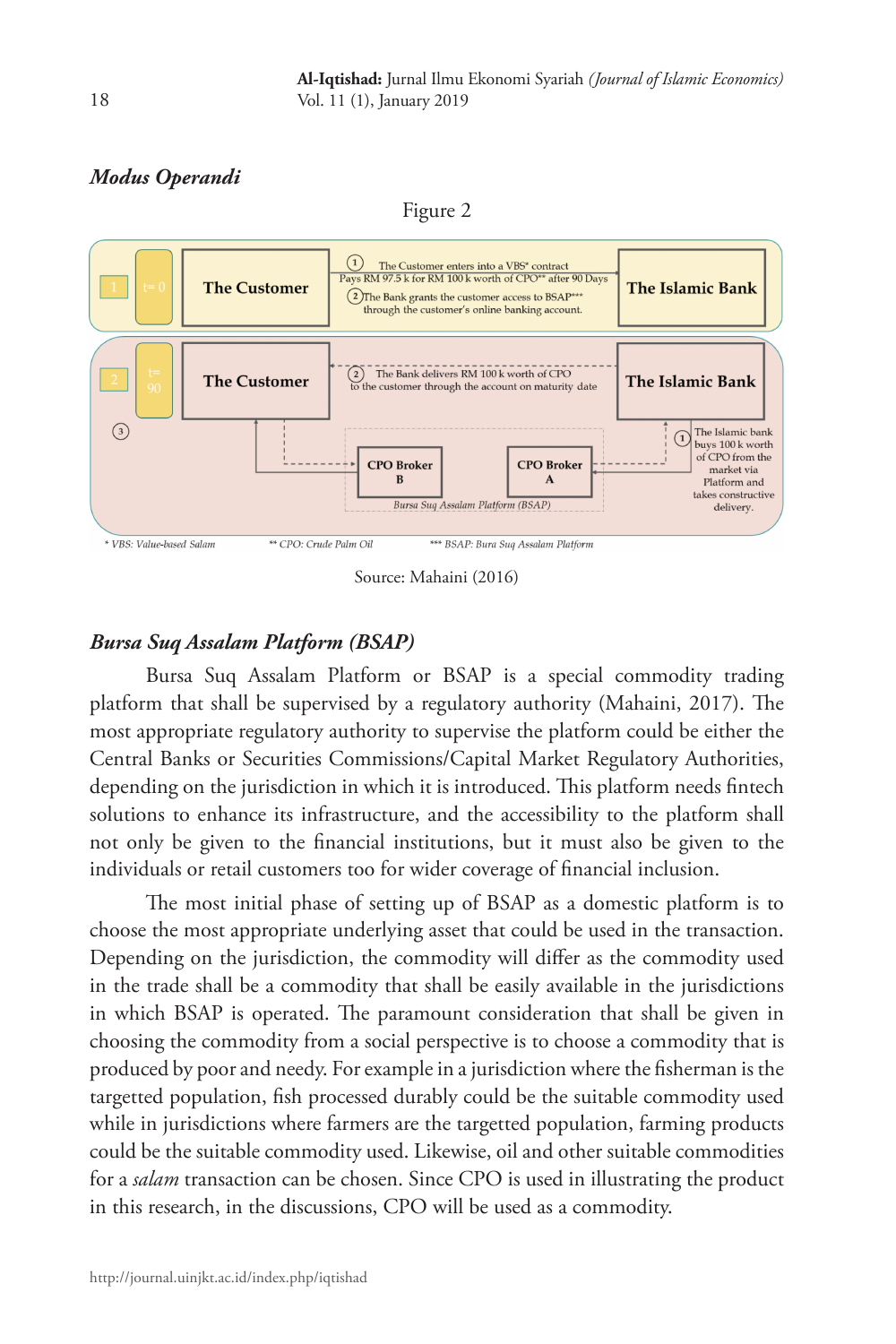The customers buying the commodity in BSAP shall have the option to either sell the commodity after the constructive delivery or to have a physical delivery. This is to ensure that a real trade will take place between the parties in the platform, and there is no room for *hilah* (legal device). The procedures in buying and selling of the commodity in the platform will be derived from the fintech solutions available in the respective jurisdictions, including the availability of the internet and its speed.

The main reason why BSAP is required to be established is to ensure the transactions involved in the offering of the product is offered swiftly and effectively without the involvement of cumbersome procedures where physical running from one office to another by the customer is avoided. The establishment of a sophisticated BSAP will provide a one-stop solution for the offering of whole product from a staff at the bank while sitting near a computer or if mobile technology is integrated, a customer at a remotely accessible location will be able to perform the transaction via his mobile without human involvement at all making the product attractive for a better financial inclusion landscape.

The most important point to be understood here is that establishment of BSAP is an integral part for the successful implementation of the proposed product as the effective and convenient offering of the product will only be possible by the integration of BSAP to it.

### **Conclusion**

Financial inclusion in islamic finance is an area that needs focus to narrow financial exclusion at a global level. The way to achieve this suggested in this research is by introducing an innovative *sharia* compliant product that will assist the mobilizing fixed deposits in jurisdictions with limited *sharia* compliant investment avenues to promote financial inclusion. However, the success of the product will depend on customization of it to the local circumstance of the jurisdiction in which it is implemented.

### **References**

- Al- Masri, Rafic Yunus. 2003. "Market price of Salam on the date of delivery: Is it permissible?" *J.KAU: Islamic Econ* 16(2): 29-32.
- Al Suwailem, S. 2006. *Hedging in Islamic finance*. Jeddah: Islamic Development Bank.
- Al Zaabi, Obaid Sai. 2010. "Salam contract in Islamic law: A Survey." *Review of Islamic Economics* 14(2): 91-122.
- Al-Zuhayli, Wahbah. 2007. *Financial transactions in Islamic jurisprudence*. Mohamoud A. el-Gamal. trans. Beirut: Dar al-fikir al-Mauaser.